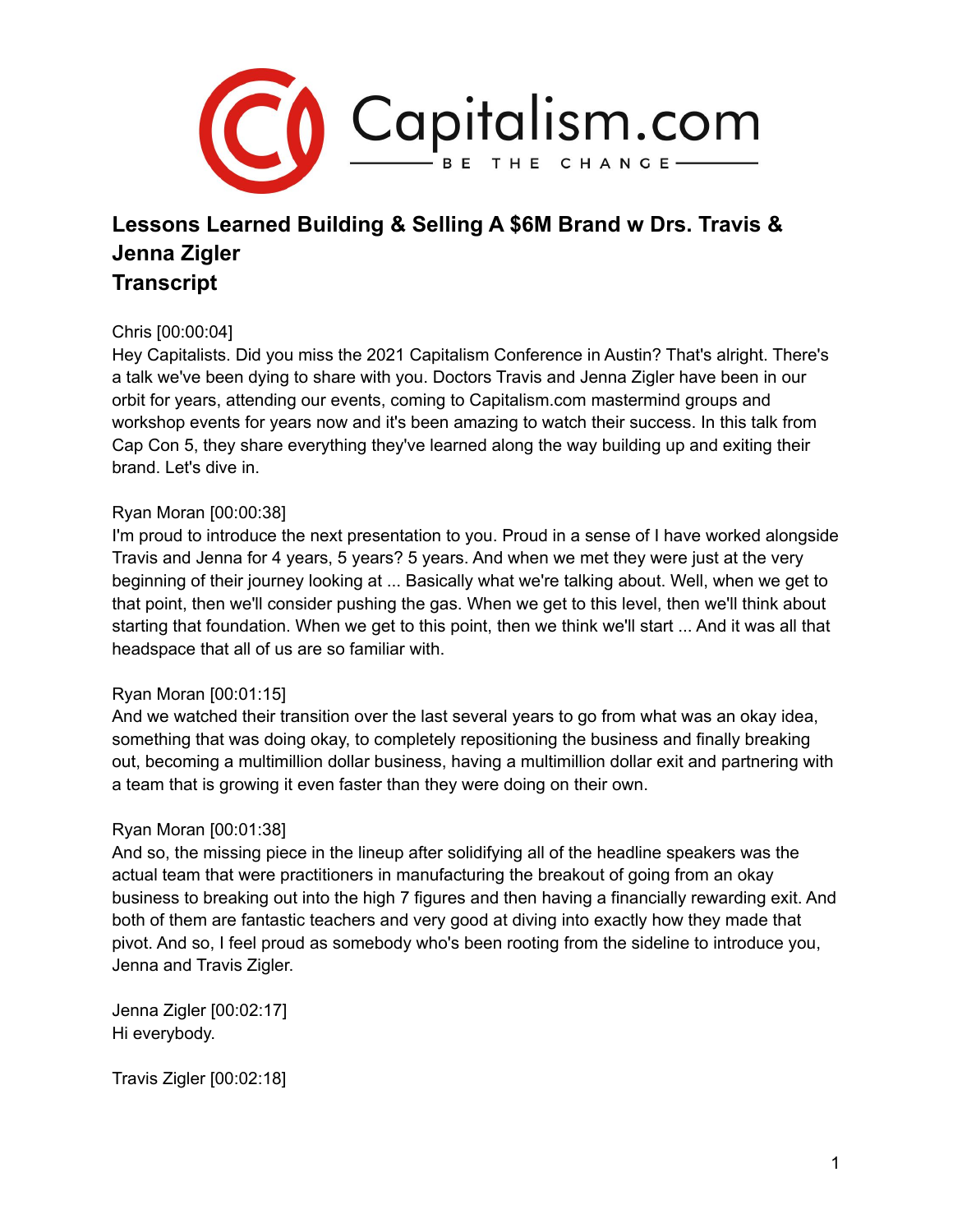

Alright. Well, I want to first start out by just expressing my gratitude for Ryan, number one, for inviting me to this event, and then you guys all being here. This is pretty great. And this is our first time speaking on stage in ... Ever. So, this is our first time getting up here. I decided ... Thank you. I actually decided to start speaking on stages 2 years ago, and something hit, like COVID or something, and kind of blew that out of the water. So, I've done a lot of virtual stages, so this is great being up here.

# Travis Zigler [00:02:48]

But today, we're going to be going over 7 lessons learn ... 7. I don't know why I said 7. But lessons learned building ... Taking our struggling side hustle and building it into a multimillion dollar business and then selling it for a financially freeing exit. And we're going to talk about what financially freeing to each of you is going to be. And my goal is not to give you a bunch of to-dos, but I am going to put on some tactics that might simplify your business a little bit more and give you more headspace. And so that's kind of the goal of this talk.

# Travis Zigler [00:03:17]

I want to briefly just cover who we are. We're both doctors. We're actually eye doctors and we started practicing a little while ago. We'll go into the story a little bit more. We founded a company called Eye Love. We did \$4 million in 2020. We're projected to do about \$6-7 million this year and we exited in June and we got really creative with our exit, so we're still running the company for the next 3 years as well. I'm also the CEO of Profitable Pineapple ads agency, hence the pineapples. And we do a lot of our mission work down in Jamaica, so that's the pineapple, too, even though they have more coconuts than pineapples. Pineapples are just more fun.

### Jenna Zigler [00:03:47]

Yeah, so, our passion is really helping others and that's just in general. So, we love being up here helping all of you and talking to all of you. We love helping dry eye sufferers in our business. And so, that's really where our passion lies. And so, you're going to hear a little bit more about that as we go through our story. And then our super power is really ... It's audience building. So, we've done a lot of audience building for Eye Love, and then of course Amazon PPC is what Travis ... That's really his super power.

### Travis Zigler [00:04:15]

And that's pretty much ... That was our business is we built an audience and we did Amazon PPC and we did that really well and that's all we focused on. And when we focus on everything else, that's when things got hard. That's when my to-do list was too long. But now, I don't work much anymore. It's pretty great. Don't tell that to my boss.

Travis Zigler [00:04:31]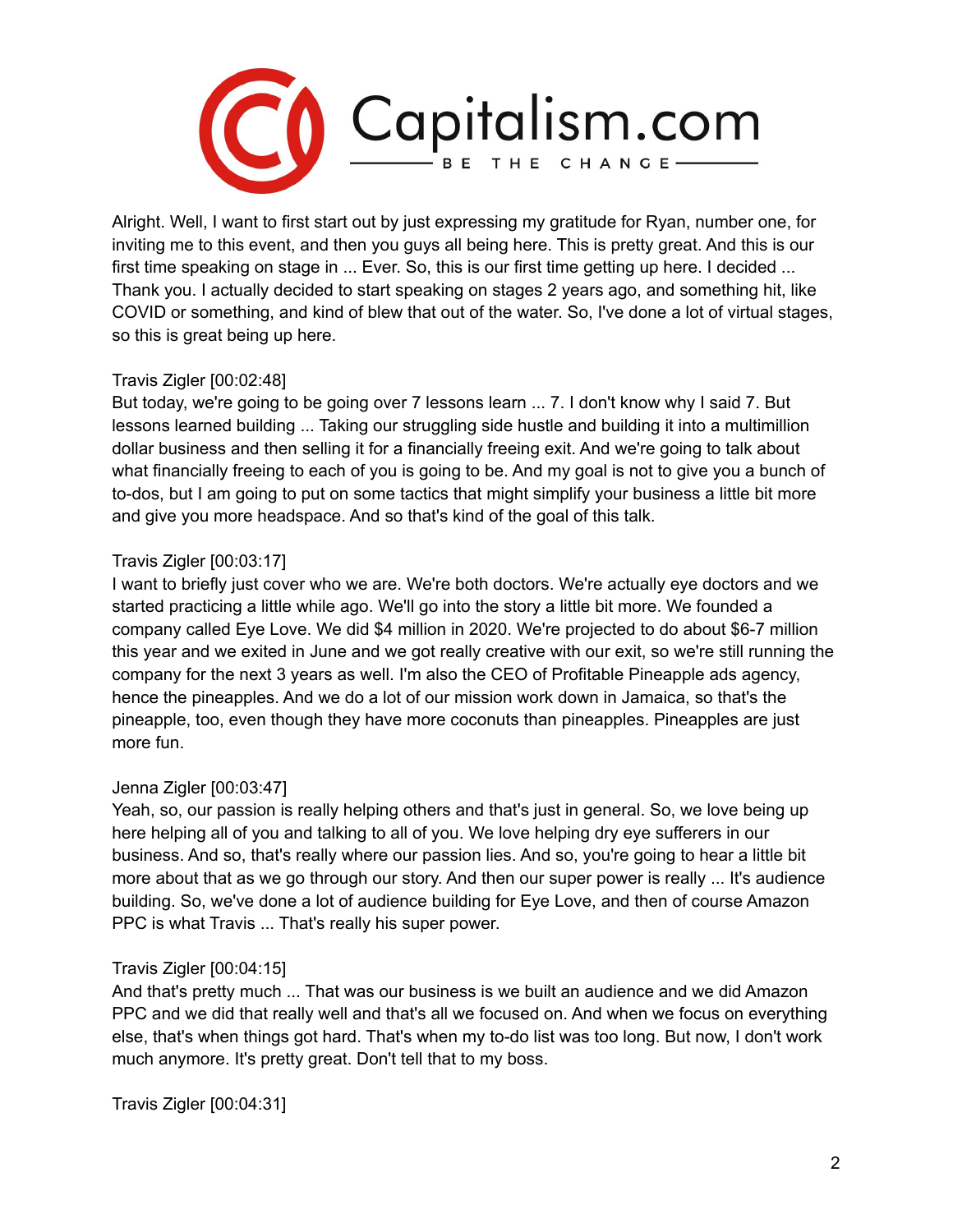

So, we're going to take you through a brief timeline of just our life because it does apply to every lesson that we have and we're going to relate that lesson back to our life in some way. So, we're going to go all the way back to 2010 and that is us getting our doctorates and our goal in life was to make \$100,000 dollars a year, and that was the creme de la creme. That's what we thought we were going for, and when you get out of optometry school you only make \$60-70 thousand a year, if you didn't know that, and I realized that the only way I could make \$100,000 dollars a year was if I worked 70 hours a week, and I did it.

#### Travis Zigler [00:05:02]

And so, there we were. We were both working 70 hours a week. I was working from 7:30 AM to 5:30 PM. She's working 10:00 AM to 7:00 PM. So, you could imagine, we never saw each other and it was miserable. We weren't happy. We were in Ohio. And then we learned, we'll talk about this in lesson number 1, but the fastest way to freedom is owning your own business. And once that birdie gets implanted into an entrepreneur it just never goes away. That's what all of you guys are here for.

#### Jenna Zigler [00:05:27]

So, marrying him I never realized the entrepreneur that Travis was until about 2013, 2014, and that's when everything changed for us. So, we really did 3 things that you're not supposed to do all at the same time. So, we quit our jobs as optometrists working for his uncle and another doctor, we moved across the country, and we started 3 new businesses. So, we moved from Ohio to South Carolina to start 2 new optometry businesses and then we ended up starting Eye Love at the same time, just mostly because we were bored, or Travis was bored.

### Travis Zigler [00:05:59]

Yeah, and I was even employed by my uncle, so I didn't have a bad job. It was a great job. Great opportunity. But it just wasn't fulfilling. And so, when we moved, I went from actually seeing 6 patients an hour to 1 because we had a brand new practice, so I was bored out of my mind and that's when we started the online business, and that's what set up the whole business online. So then, in 2016, we met this guy. Do you guys know him? A little bit, maybe? And he taught us, serve a person instead of selling pieces of plastic, essentially. That's kind of the whole motto, is serve a person.

#### Travis Zigler [00:06:28]

And so, we were selling sunglasses. We were a sunglass brand. We still sell sunglasses. We sold blue lockers. And then we sold reading glasses, but it wasn't fulfilling. We weren't serving a person. And then, we switched to a dry eye brand and that's when everything really took off was when we started serving that individual person, that dry eye sufferer.

Jenna Zigler [00:06:46]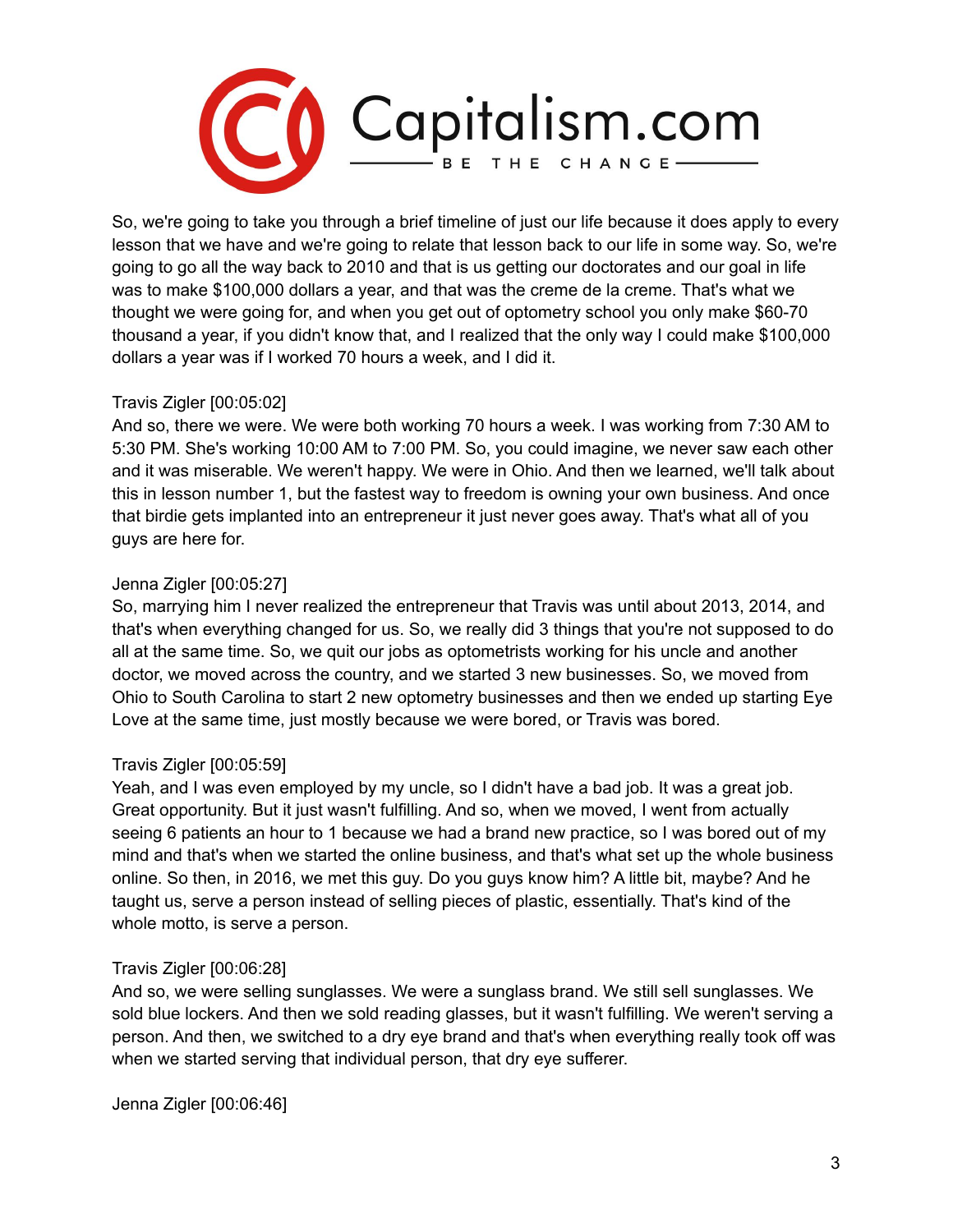

Yeah, so in 2017 here we are, this is a great picture of Travis. This is his last day working as an optometrist, actually. We were running this \$2 million dollar company while also practicing full time, both of us. And I found out I was pregnant, and it was like, okay, we can't do everything anymore, something's got to give. And so we decided to retire from practicing. It was probably one of the hardest things that I've ever decided to do just because we were going into the unknown and that, to me, was terrifying.

# Jenna Zigler [00:07:20]

But we went full on into Eye Love and never looked back, which was one of the best things we've ever done. 2017 was also a really hard year. We ran out of money. We had about \$100,000 dollars worth of sunglasses stuck in customs for months, so we had to reorder all of that inventory to be in stock for peak season. It was just disastrous. We were also in a large lawsuit with a pharmaceutical company, which is never any fun. So, 2017 was really ... It was a tough year, but it was an exciting year because we really got to start over, almost.

# Travis Zigler [00:07:55]

Yeah, and then moving onto 2019, this is our son. That pretty much sums up 2019. It was a tough year and it was filled with the lowest of lows, and I hope none of you experience anything we experienced in 2019. We suffered our biggest loss in life. We about sold this business for nothing. And then we also suffered our biggest loss financially. And then we actually ended up moving from South Carolina back to Ohio during that time, and we realized that was a big mistake, and Austin drew us in. So, then we finally moved here in January of 2020, and then here we are today.

### Jenna Zigler [00:08:27]

Yeah, so, today, 2021, we go on 2-3 eyecare mission trips a year, COVID aside. Hopefully we'll get back into that. We exited our business in June for multi 7 figures and we'll talk a little bit more about that moving forward. We are staying on for 3 more years with this company. This company is really ... It's a great chance for our brand to get into way more hands than could ever be possible with just us, and so we're going to talk a little bit about that. And then we also ... He runs an Amazon PPC agency with 2 of his best friends, so that's pretty fun.

### Travis Zigler [00:09:05]

So, we're going to go over our 5 biggest lessons learned from masterminds, conferences, books, and more. And you don't understand the power that you guys are sitting in. If this is your first conference you've ever been to, congratulations. You probably picked one of the best ones. But there are people around here that will invest in your company. There are people that if you have money, you can invest with them. And there are people that if you want to run their Amazon agency or you want to run their Amazon business for you, you can come talk to me.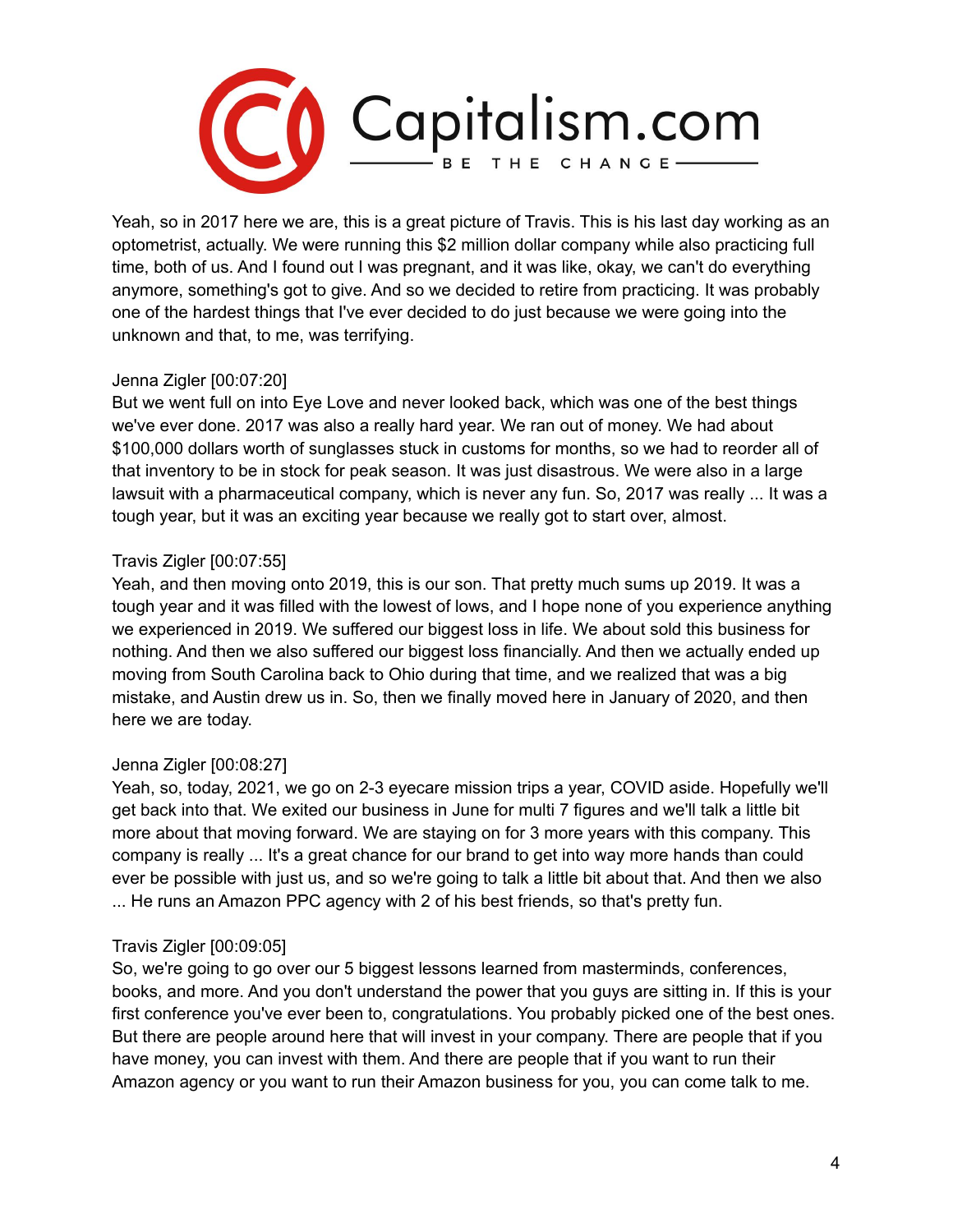

Travis Zigler [00:09:30]

Don't talk to Brett. Don't talk to Jeff. Come talk to me. No, I'm just kidding. They're great guys too so, there's somebody in this room to take you to that next level so don't be afraid to talk to everybody because this is where the magic happens, is the table that you're sitting at. It's not the people on stage. You'll learn, you'll get your to-do list, but it's the people you're surrounding yourself with right now. It's the dinners. It's the drinks. That's where you're going to make the magic. So, I hope we can inspire you, but the relationships is where the magic really happens in these rooms.

# Jenna Zigler [00:09:56]

Yeah. So, we're going to go through 5 secrets today. The 1st one is the true path to freedom and finding that for you. The 2nd one is what is your why? Really dialing in that why in your business is going to get you through a lot of adversity that could come your way. Secret number 3 is finding the customer that you want to serve and then going out and serving them and giving them what they want. Secret number 4 is how to scale beyond \$1 million dollars. And then secret number 5 is how much profit do you have? And really figuring out how much profit you have in your business and then being able to know what to do with that.

### Travis Zigler [00:10:32]

Yeah. And if we have time, we'll do some bonuses ones too. So, how many of you guys read over 50 books a year? Raise your hand. Anybody? Over 50. So, I love it when people are always bragging about how many books they read, and I do, I read 50 books a year. But one key thing that I do, and I don't think a lot of people do this, is I read the same books over every January, and I use a different color highlighter if it's a paperback or I'll listen to it in an audible form or Kindle, or I'll do both audible and read it at the same time because then you get both at the same time and it helps you memorize it even more.

### Travis Zigler [00:11:07]

And so, I always encourage you that if you have books, and it makes an impact on you, to read it every single year and implement it. Don't just read them, don't just consume. Implement. And so, we're going to go through a couple books and a couple ideas that we've got that I read every single year. So, the first one is secret number 1. So, the true path to freedom, I'm sure you guys will all get this because this is the book to freedom, but has anybody seen this before? Yeah. Yeah. Cash flow quadrant.

### Travis Zigler [00:11:36]

So, this is our life in a nutshell and this is what we're all aspiring to be is that BNI category. And so, when we were working in Columbus, Ohio, we were working for my uncle and working for another doctor, and that was the e-category. I traded my time for dollars. I learned that if I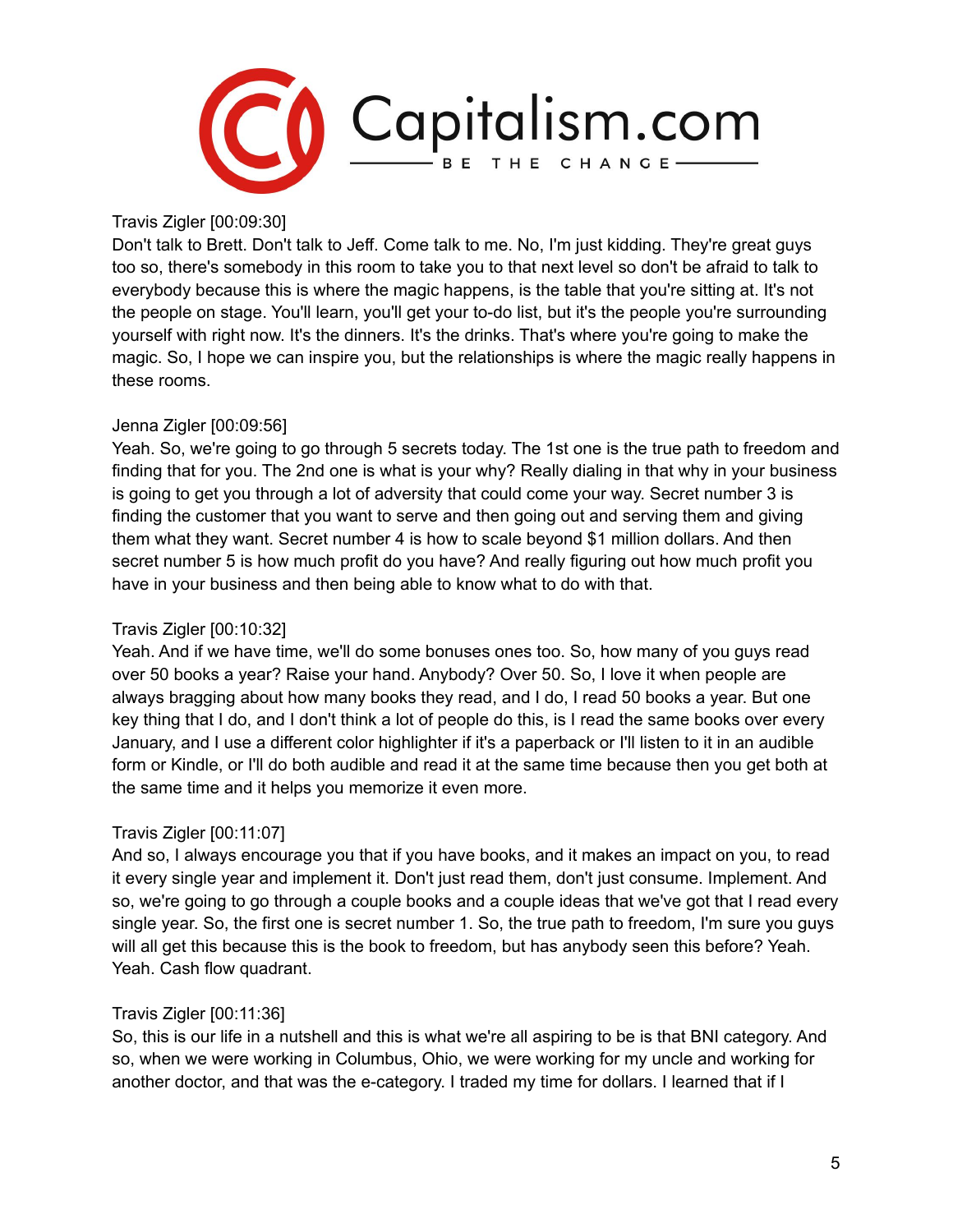

worked 70 hours per week, I'd make \$100,000 dollar a year. But if I worked 40 hours a week, I'd make \$60,000 dollars a year. It just didn't compute to me.

#### Travis Zigler [00:11:59]

So, you have no leverage at all, no leverage. So then we moved to South Carolina and we bought our practices. So, we owned a job instead of had a job but it's still the same thing. We made more money. We went from making \$200,000 a year combined to now making \$300,000 a year combined, but we still owned the job. And so, when we were there, we made money. When we weren't there, we didn't make money.

#### Travis Zigler [00:12:22]

But then Eye Love came into the picture and that's our online business. So, we realized that we couldn't ... What we did is we woke up in the morning, we worked on Eye Love, we went to practice, then we came home and worked on it. What I realized was we couldn't leverage ourselves anymore, se we made our first hires. So then we started moving into that B category where we're building this team out. We started out with a couple Filipinos and then we started building an American team.

### Travis Zigler [00:12:47]

And now, we just have a strictly American team now. Nothing against Filipino VAs or anything, but we just found an American for our dry eye space, it resonated better. And then we were leveraging people. So, right now, we could take a week off and the agency runs fine because we have a great time, and Eye Love runs fine because we have a great team. Will it grow? I don't know. Yeah, I think it would. But we just don't know for sure.

### Travis Zigler [00:13:10]

And then once we had our exit, we started investing in it. So, now we're moving into the I category where money works for us. So, has anybody not read Rich Dad Poor Dad? Raise your hand. You have not? Alright. You're getting a copy. There you go.

#### Jenna Zigler [00:13:25]

I remember seeing this quadrant for the first time and being blown away. Literally, I went to school for 8 years to be an optometrist and I'm still in the E category. That almost made me mad, but it lit a fire in me to do something different with my life and that's where Eye Love came in, and everything that we've done in the last 5 or 6 years.

### Jenna Zigler [00:13:47]

So, action items, really remember why you started this in the first place. So, I know this doesn't seem like it goes with the cashflow quadrant at all but it really does. So, did you start this for ... Did you start it for extra money? Did you start it for the freedom that this business is going to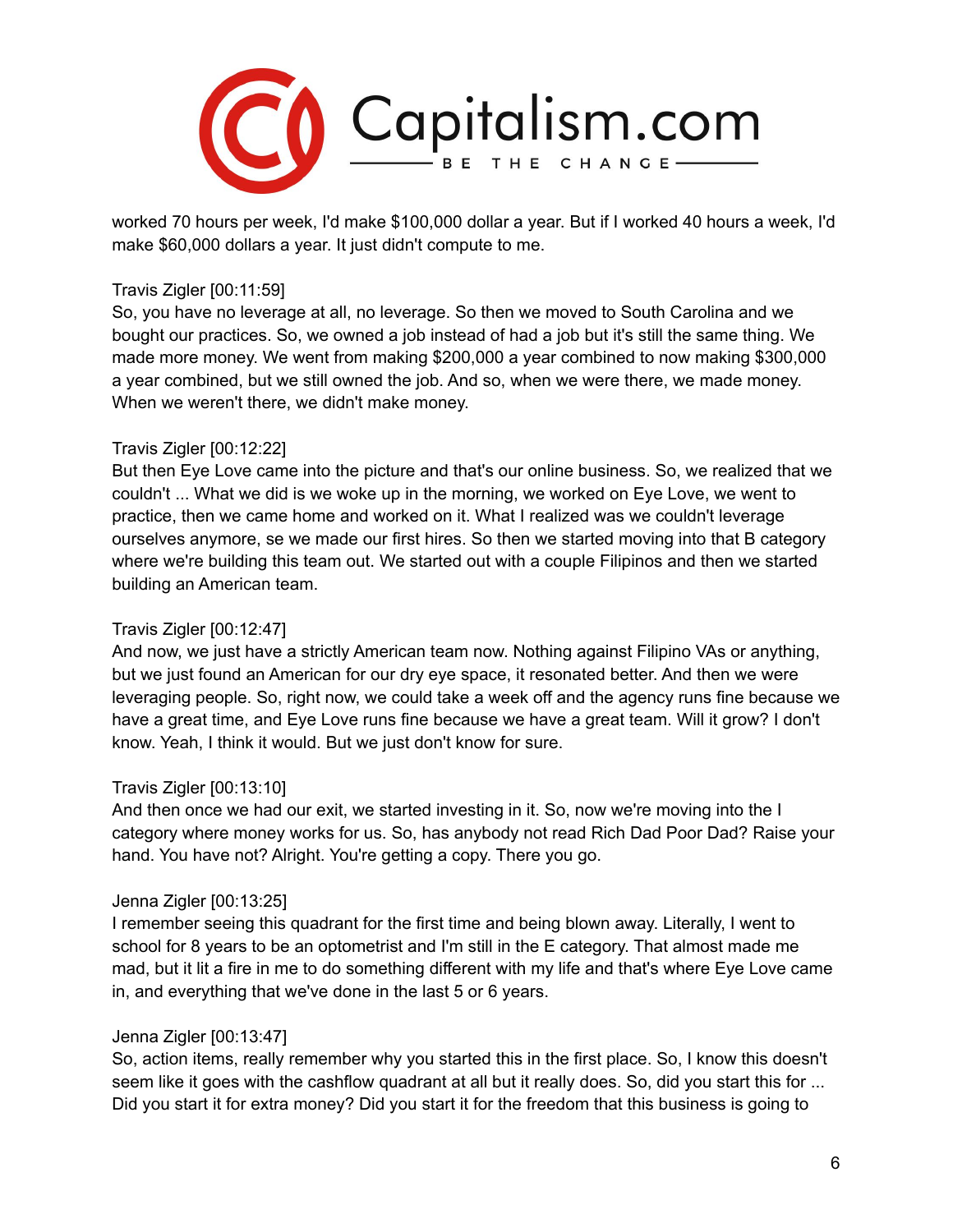

give you? Did you start it for the impact? I think at first we started for the money. We wanted \$1000 extra dollars a month to be able to go on eyecare mission trips and it became so much more as we moved into focusing on impact.

#### Jenna Zigler [00:14:19]

And so, remember why you started the business in the first place and then write that down on your mirror so that you see it every single way. Put your why, put your vision on your mirror so that you're looking at it every day.

#### Travis Zigler [00:14:32]

Yeah, we have a vision board of each of us on our mirror and the Jamaican flag is right in the middle of it because that's where we do most of our mission work is in Jamaica. Every October we go there. And then we had our debt, our student loan debt, on there until June of this year, and now the student loan debt is off the mirror so that was an exciting moment of our life. Rich Dad Poor Dad.

#### Jenna Zigler [00:14:52]

There you go, yeah. So, secret number 2 is what is your why. So, this is one of my favorite lessons and one of my favorite books. So, we had a mentor that told us that you're either going into a storm, you're in a storm, or you're coming out of one and ...

Travis Zigler [00:15:10]

He is in a permanent storm for the rest of his life, of course.

#### Jenna Zigler [00:15:13]

Yes. But aside from that, if you think about the things that have happened in your life both personally and in business, you can think about those times when, okay, I was going into a storm and I didn't know it, or I was definitely in a storm, or I'm finally coming out of one. And the reason that I say that to you is because it is so important to know your why, why you do what you do, because it's something that you can focus on in times of adversity.

#### Jenna Zigler [00:15:39]

And so, our why is basically we believe that everyone deserves great vision. So, 1 billion people in this world are functionally blind because they don't have access to glasses and proper eyecare. And so, we take the profits from our company to provide healthcare for people that cannot afford it and cannot access it. Jamaica and the US are the main places that we do this, but it could really be anywhere. So, we're going to show you a little video here about ... It's basically one of our mission trips. It's our why.

Travis Zigler [00:16:17]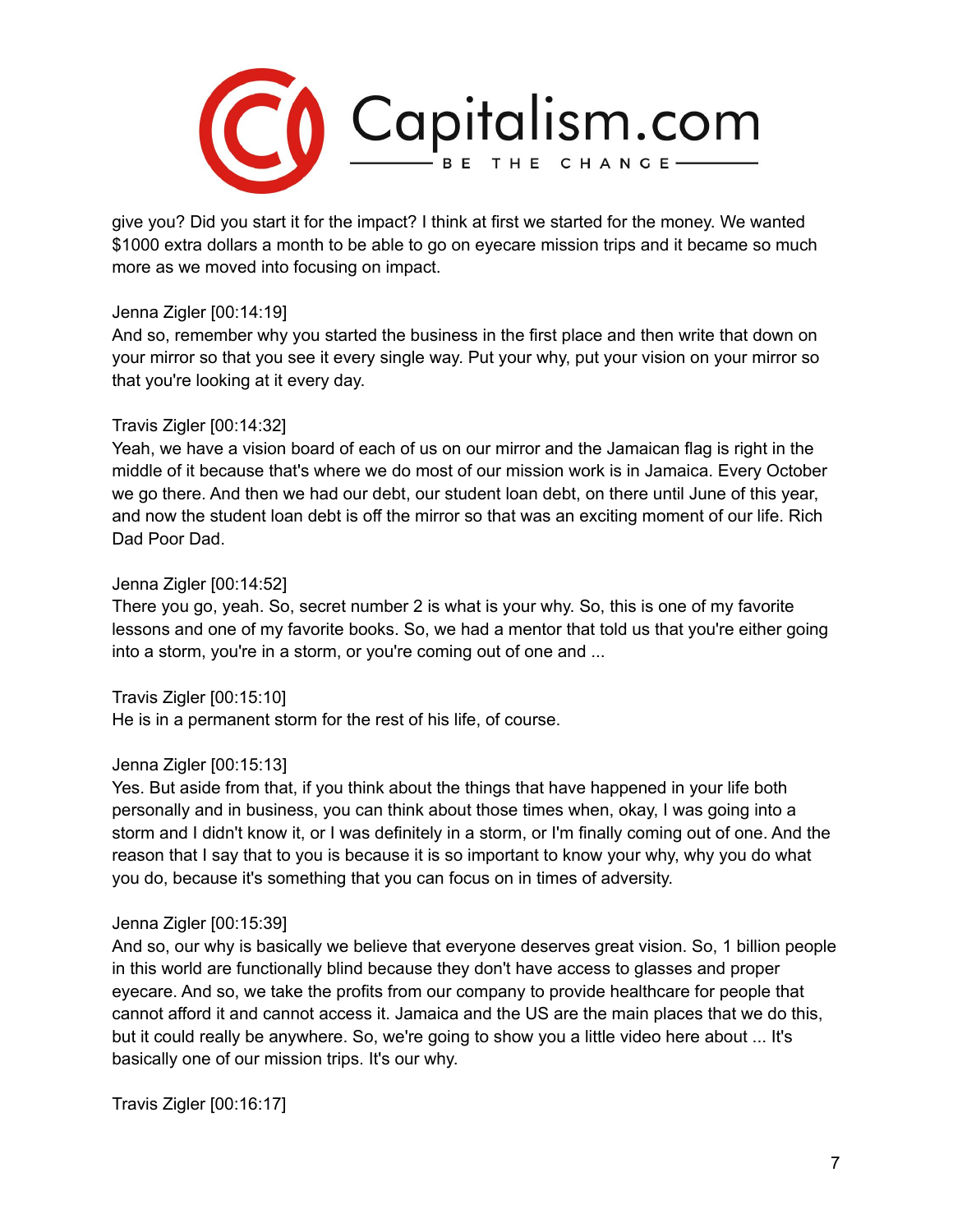

So, you guys kind of get the idea of what that is and that's pretty much what our clinics look like. There's usually ... We serve about 2-3 thousand people a week and we give them glasses and it creates a whole economy. And it just builds up the Jamaican economy or wherever we are. And I just want to tell a brief story about this.

### Travis Zigler [00:16:33]

We celebrated 12 years of doing that now, and we were in the .. We go to Sandals Resorts. Sandals Foundation helps put us up and one of the managers at the Sandals Resort comes in and he's a 25 year old, he leads this Sandals Resort. And he said because you guys came to my village when I was 12 years old, I was in trouble all the time, I was into drugs, and then you guys gave me glasses and I excelled in school after that.

# Travis Zigler [00:16:58]

So, that's the impact that we have when we go to these little villages because these people can't afford eye care. Eyecare in Jamaica is almost more expensive than it is here in the US and so we give people hope by giving them glasses. So that's our why. We started that impact back in 2006 when we went on our first mission trip and that's when everything changed in our lives.

# Jenna Zigler [00:17:17]

Yeah, so it's important to know your why and to have that why and to focus on it. It's also important to have a vision for your company and where you want it to go. And so, in Eye Love, we know that we want to help a million dry eye sufferers. We want to help them heal their dry eyes naturally, and we believe we can do this by ... Well, get to it by 2030. So, this is really ... This is what we focus on in Eye Love. And it's so important to put this vision out into the world, really. You don't want to keep it to yourself. You want people to know what you're working towards.

# Jenna Zigler [00:17:52]

So, go to the next one, yeah. So, in addition to having your vision for your company, there are a couple things that you want to focus on. So, you want to focus on how you do this. So, you want to focus on the products that you sell. We focus on our community as well, so our Facebook community is about 16,000 people. The Dry Eye Syndrome Support Community, and it's been a huge asset to everything that we've built.

### Jenna Zigler [00:18:18]

We talk about our foundation, so our private foundation where all of our profits go into and helps fund these mission trips. We talk about the team that we have and how that team is an asset to our business. We talk about our communication with the customer, how we talk to the customer.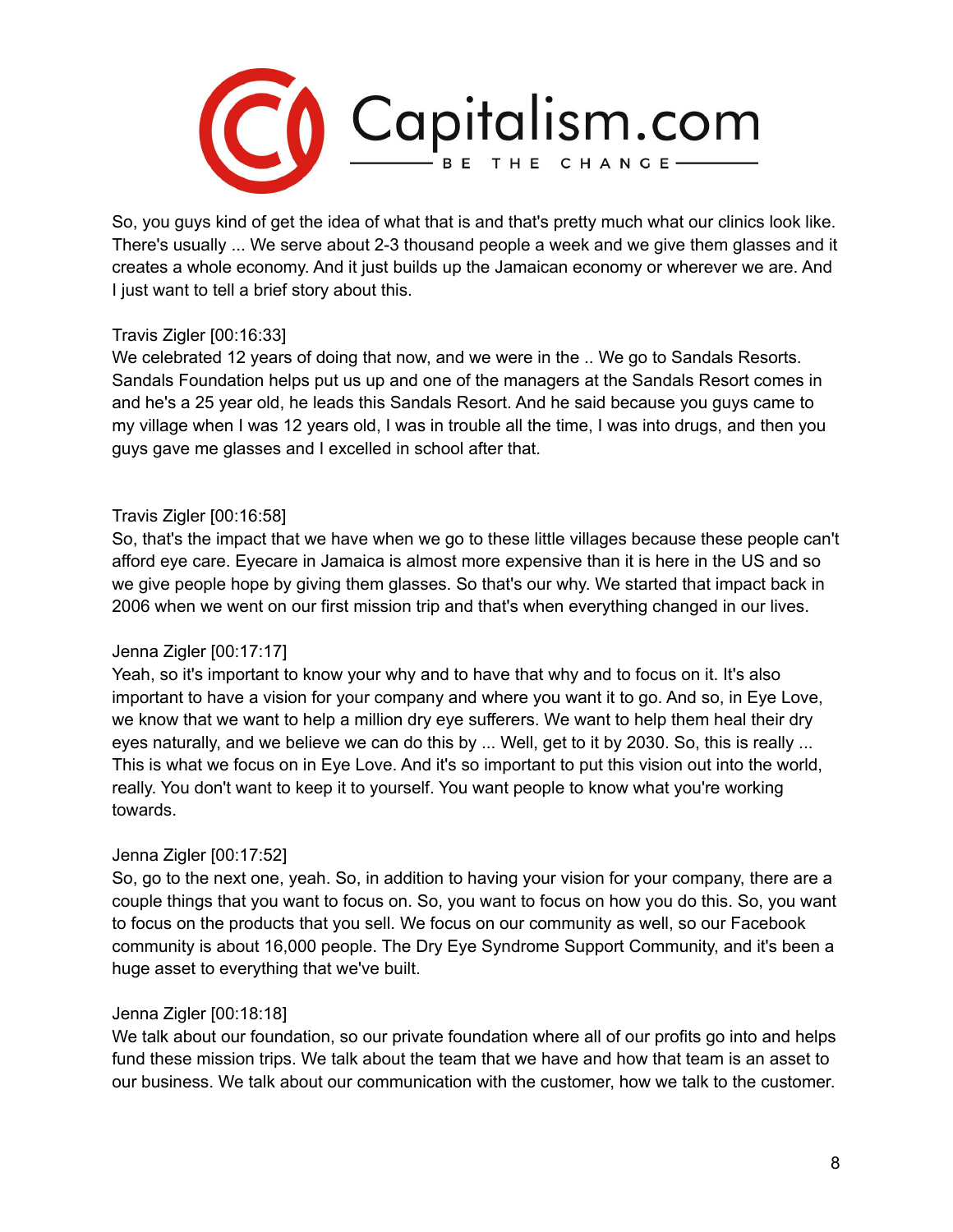

And then marketing as well, and how we're going to market to people and bring more people into our ecosystem.

#### Travis Zigler [00:18:40]

So, then on top of the how, we also get ... We get personal in the mission. So, we want you to feel like you can relate to us and when people meet us in real life from our community, they feel like they know us. They ask us about our kids. And I do the same thing in our agency side, too. I have a YouTube channel on there, and people come up to me at these events and they're just like, how is so-and-so? And it's just like, how do you know that? And it's like, oh, I watch your channel all the time.

### Travis Zigler [00:19:01]

And so, getting personal with your vision of your company is going to help people get alongside you along with the mission. And so, our 3 kids are our inspiration. And I know that sounds cheesy but each kid has done something that's inspired us to change our life in some way. And it starts with our oldest, Jude. Jude actually started out ... We were told we couldn't have kids, and we tried everything under the Western medicine sun except for IVF.

### Travis Zigler [00:19:26]

We were told that, just flat, they said that you can't have kids. If you try IVF, you have a 10% chance. And we're like, well ... The day of our IVF appointment, I pretty much said, we're not doing this, let's explore other options. So, we went the Eastern medicine route and we were pregnant in 3 months. So, 3 years in Western medicine. 3 months Eastern medicine. We're Western medicine trained doctors, so you can imagine what this did to our belief, and it shook us to our core.

### Travis Zigler [00:19:51]

And so, I'm practicing seeing these patients and I'm like, I don't even believe what I'm doing anymore because I can teach somebody, instead of giving them an eye drop for dry eye, I can teach them a healthy lifestyle and exercising and stressing less, and doing little tiny things that can make a huge difference. So, we started putting people through ... We wrote a book called Rethinking Dry Eye Treatment. It's all about that journey that we went on. And then we have a bootcamp called the Dry Eye Bootcamp Challenge. It's absolutely free and it teaches people natural living and it's simple stuff. It's like, drink more water.

### Travis Zigler [00:20:21]

And we've sent thousands if not tens of thousands of people through this with amazing results. We have ... There's an OSDI score. It's an ocular surface disease index. It's just what they use in dry eye studies. Our bootcamp is more effective than almost any prescription drop out there. And so, it's just a change in mindset.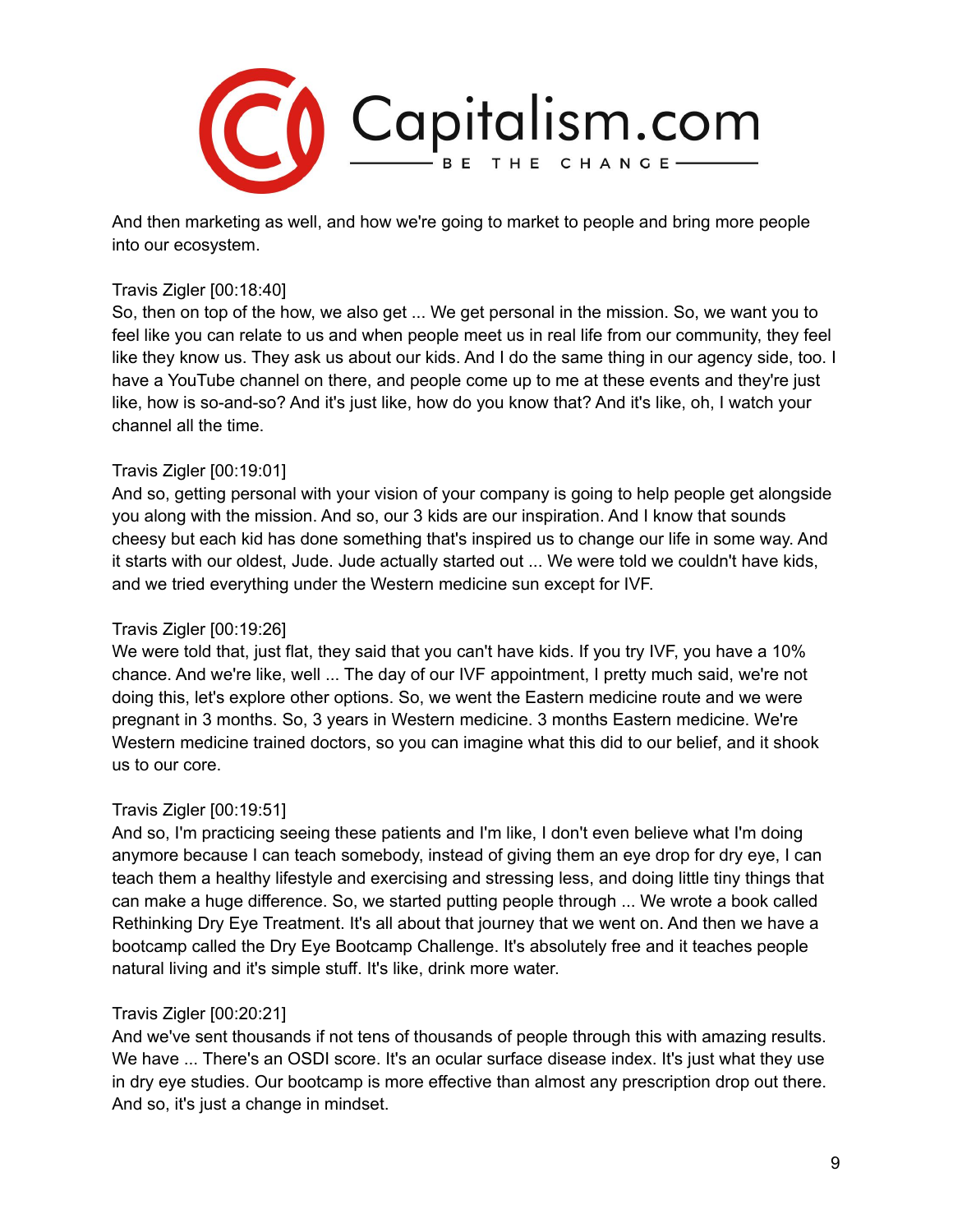

Travis Zigler [00:20:38]

So, Jude was the inspiration behind that. It was just kind of like, wait, if we got pregnant in 3 months from Eastern medicine, how could we not do this for dry eye? And so we did, and it changed our whole business trajectory as a result.

Jenna Zigler [00:20:50]

It shows that you can find inspiration anywhere, really.

### Travis Zigler [00:20:53]

And then Bodie is our son that we unfortunately lost in 2019. That was kind of that lowest of low. He had Trisomy 18, Edward's Syndrome. Most of you guys have probably never heard of it because it's just a little bit more severe a form of Down's Syndrome and they usually don't live past the age of 9. And so, we lost him in 2019. And 2019 was a tough year. That was when we about sold our business, then we lost Bodie, we lost our entire life savings to that point to a bad investment.

# Travis Zigler [00:21:19]

And there was just a lot coming down on us. And I remember talking to Ryan and we were in our car and Ryan was on the phone and he talked us through everything we were going through. We were running 6 businesses at the time and he's just like, just get rid of everything you don't want to do anymore. Just get rid of it. And so we did, we just stopped 4 businesses just right there. We made a choice that night and focused on the agency and Eye Love, and the amazing thing is everything took off from there. So, Bodie is our constant reminder, don't focus on anything that you're not passionate about.

Jenna Zigler [00:21:48] Yeah, do what you love.

### Travis Zigler [00:21:50]

Because life is way too short. And we witnessed it. We held him and let him go. So, it was the hardest thing we've ever had to do, but it's a constant reminder as well. And then Silas is here as a result, and he's 6 months old and right over there. And then our core values. So, still on the vision part, and you want to talk about how you're going to get there, get personal with it and then we're going to do core values. So, why are you here? What do you live for? And everything that you ... Every choice you make, you can go back to this core value set, and you can copy mine if you want. I don't think I made these. I think I copied these too.

Travis Zigler [00:22:24]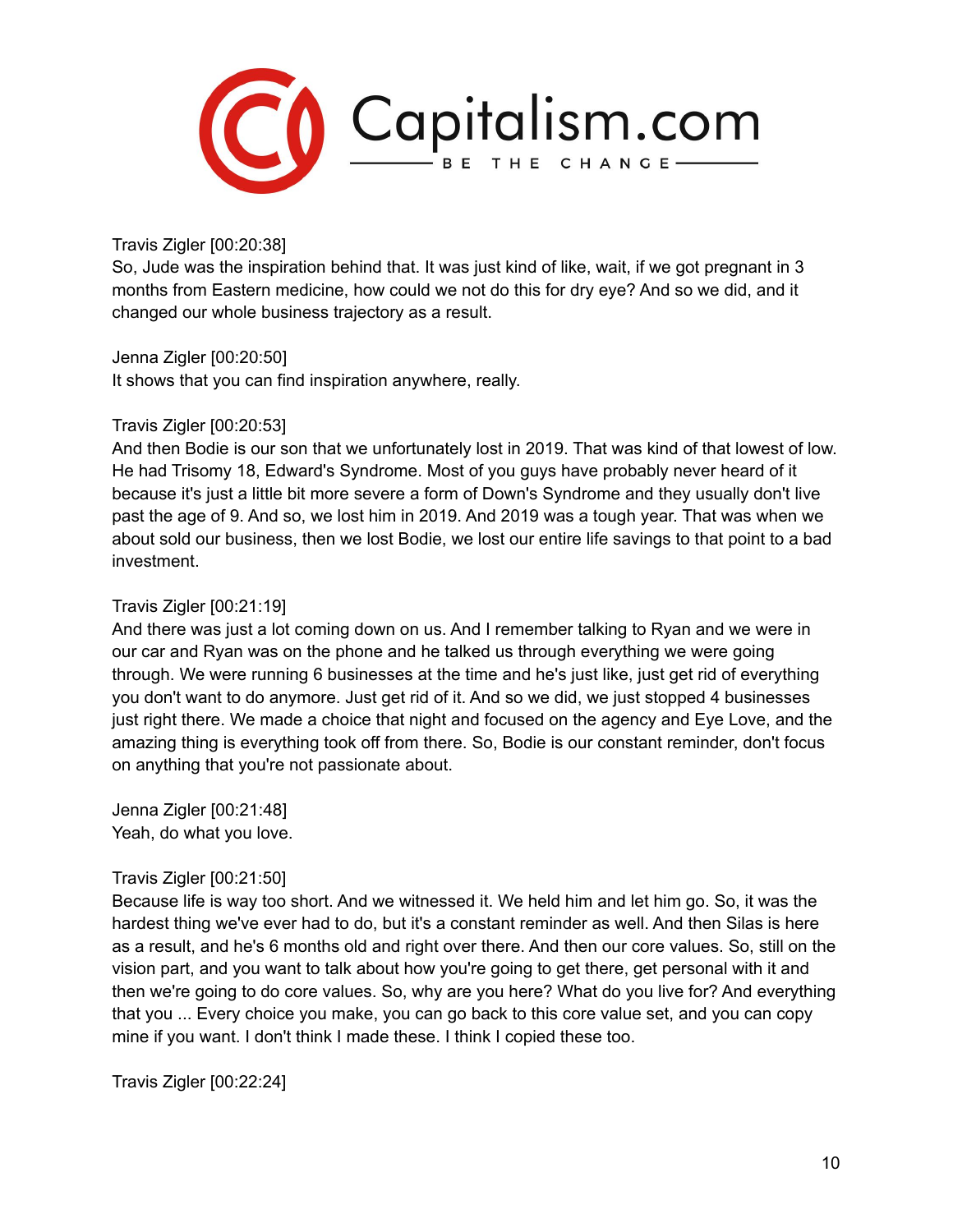

But every decision we do is based on this. So, integrity first. Make sure you're doing what is right even when no one is looking. That's kind of key. Integrity is everything in this business. Service before self. Make sure you're taking care of the customer, the patient, the other person on the other side before ever thinking selfish thoughts about yourself. Focusing on the impact instead of that freedom and money. Freedom and money is more of a selfish thing. It's great. Trust me, it's great. But impact is where you really get free. That's the key.

# Travis Zigler [00:22:55]

And then excellence in all we do, don't do anything half-assed. I mean, make a good product. Come out with great products, don't just come out with something just to come out with something. And then finally, people over profits. If a person asks for a refund, just give it to them. You're going to get a lot more of a headache if you don't give it to them and push back and push back on that. So, just always focus on the person that's on the other side. Imagine if you were trying to return something and they're giving you crap back. It's not fun. So, make sure you're focusing on the person and not just the profits of your business. So, does anybody not have a vision for their company? Everybody's got a vision in here? It's okay to raise your hand. I mean, we didn't forever. Alright.

### Jenna Zigler [00:23:38]

We're going to talk about, really, you might wonder why you need a why, and really we talked about it a little bit already. Adversity is going to come your way. We've had a ton of things happen in our business and in our personal life, and if we didn't have a why to focus on, we wouldn't be standing on this stage right now. We wouldn't be in the position that we're in. So, having so much money stuck in inventory, lawsuit with big pharma, we have had failed product launch after failed product launch, and finally we had one product that hit really, really well.

Travis Zigler [00:24:08] The 25th product.

### Jenna Zigler [00:24:09]

Yeah, it was about our 25th product. We invested a ton in Shopify in 2019 and just lost a ton of money. We lost our son. All of those things are things that can happen, and if you don't have a why, then you're never going to be able to get through it and come out better on the other side.

### Travis Zigler [00:24:26]

And that's the importance of having that team built out because when something like losing your son happens or losing everything, you don't want to think. You don't even want to do anything. And having that team in place to come up and lift you up and support you is just ... It's huge. So, I do have a book for this one too. So, if you like help writing your why ...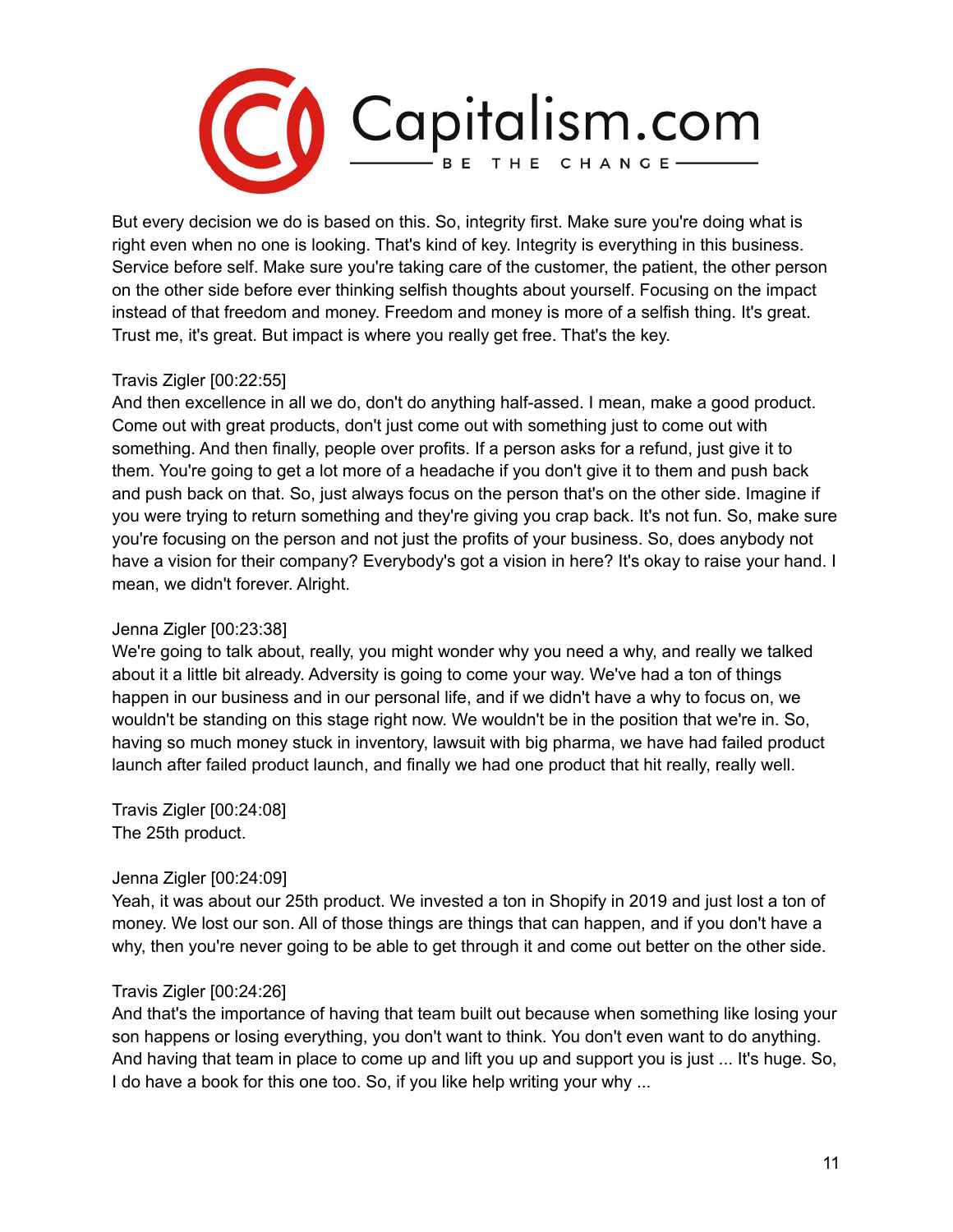

Jenna Zigler [00:24:45] Has anyone not read Vivid Vision? Anybody that wants it can come get it.

Travis Zigler [00:24:50] Come get it. Yeah, anybody. Yeah, you got it.

### Jenna Zigler [00:24:52]

So, your action items for this are to write up your vivid vision and then post it for the world to see, so don't keep it to yourself. Put it on your website. Ours is on our website. We share it with all of our customers, all of our wholesale adaptors.

### Travis Zigler [00:25:04]

And then yeah, we saw him speak in 2016 or '17 on this stage, and that was very ... It changed our business forever. So, secret number 3 is find the customers you want to serve. Now, we moved to South Carolina to start a new practice and we wanted to do pediatrics. We loved kids. We thought that's what we're destined to do. And so we're like, we're going to start this pediatric practice. It's going to be great. ANd then all we saw were elderly African American women. And I was just like, okay. This isn't what we had planned.

### Travis Zigler [00:25:34]

And unfortunately in the area that we lived in, there was a lot of glaucoma, a lot of diabetes, and a lot of dry eye. So, it shifted our pediatric focus to then be a dry eye focus. So, we became this dry eye practice just by happenstance but we ended up loving it because when you can solve dry eye for somebody, a lot of you guys probably don't have it in this room, but if you can solve it, it's mostly post-menopausal females, but when you solve it for somebody, it's a game changer. They can get back to their life. They can drive again. They can read again.

# Travis Zigler [00:26:04]

And so, it's so beneficial. And it hooks you. Once you have a dry eye sufferer that you've ... I mean, we've done tens of thousands now and it never gets old to get the testimonials. And I remember we were selling all these products off our shelf and they were eyelid wipes, eyelid cleansers, eye drops, and I was at the Tribe summit in 2017 and Dr. Steven Kerbel was on stage and getting drilled by Ryan and a bunch of panelists. And they're like, you're the expert, why are you selling other people's products and not your own?

### Travis Zigler [00:26:36]

And I was just like, oh my gosh. Lightbulb moment went off and I was like, that's it. Everything on that shelf is going to be our brand by the end of the year. It took 5 years. No, more like 3 years. It took a little longer than we thought. So then we decided to start really focusing on building up this dry eye side of our business. So, we started a Facebook group.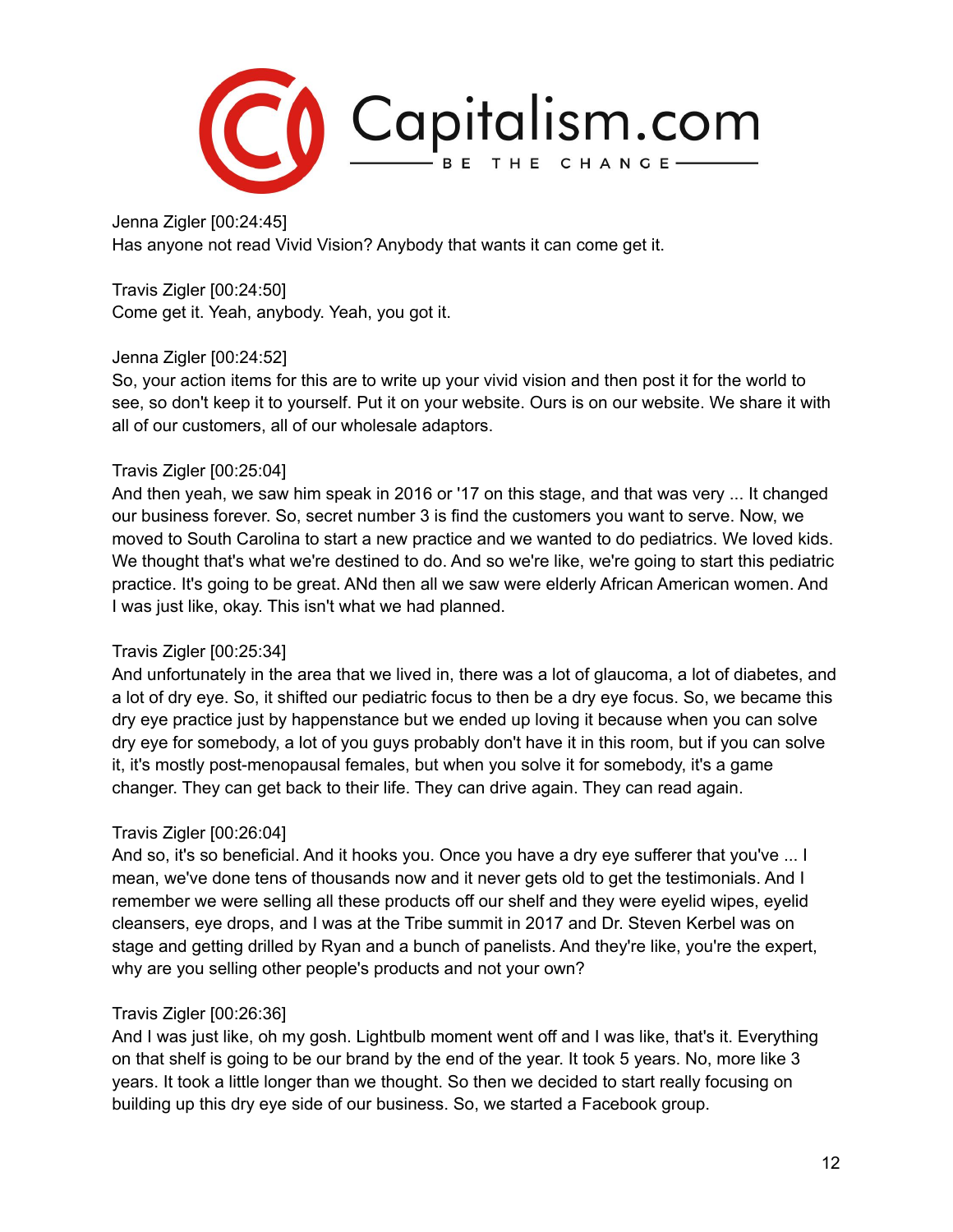

Jenna Zigler [00:26:57] Riches are in the niches, right?

#### Travis Zigler [00:26:59]

Riches are in the niches, yes. So, Facebook group for dry eye and this is the last time I'll poke fun of Ryan for this, but Ryan said that is the stupidest idea I have ever heard. And I was just like, I don't know, I think there's something there. So, we just started it and there was nobody in it, and we went live every single week and nobody showed up. Nobody showed up, nobody asked questions, but we were in there live and just engaging with ourselves essentially. And after 6 months to a year, Facebook started showing us at the top of the search results.

#### Travis Zigler [00:27:30]

So, if you go to Facebook, type in dry eyes, we're the top one. And so, people were just joining it organically. And then they started suggesting it to people. And so now we're up to 16,000 dry eye sufferers naturally, organically.

Jenna Zigler [00:27:42]

And we really don't do anything, much of anything anymore. Everybody that's in there is providing the content for us. So they're like, this worked for me.

Travis Zigler [00:27:51] We're actually not allowed to do anything.

Jenna Zigler [00:27:53]

With our sale, we can't really do anything anymore. But everybody is already in there. It's running itself essentially.

### Travis Zigler [00:27:59]

So, here's the value of a group. The group, you can ask questions to. I loved what she said, what was it? Tushy is ... I was like, that's genius. You can get what your group is about, you can get ideas. So, whenever we're going to come out with a new product, we ask them first. What would you guys need most? And the funny thing is, somebody came in one day and this is actually to our practice, not came into the Facebook group, but somebody came into our practice one day and was like, this spray that you've been prescribing for me called Avenova is \$300 dollars a month now.

### Travis Zigler [00:28:30]

It went from \$30 dollars a month to \$300 dollars a month, and she goes, you're the entrepreneur, fix this. And I was like, okay. I'll see what I can do. So, I started looking up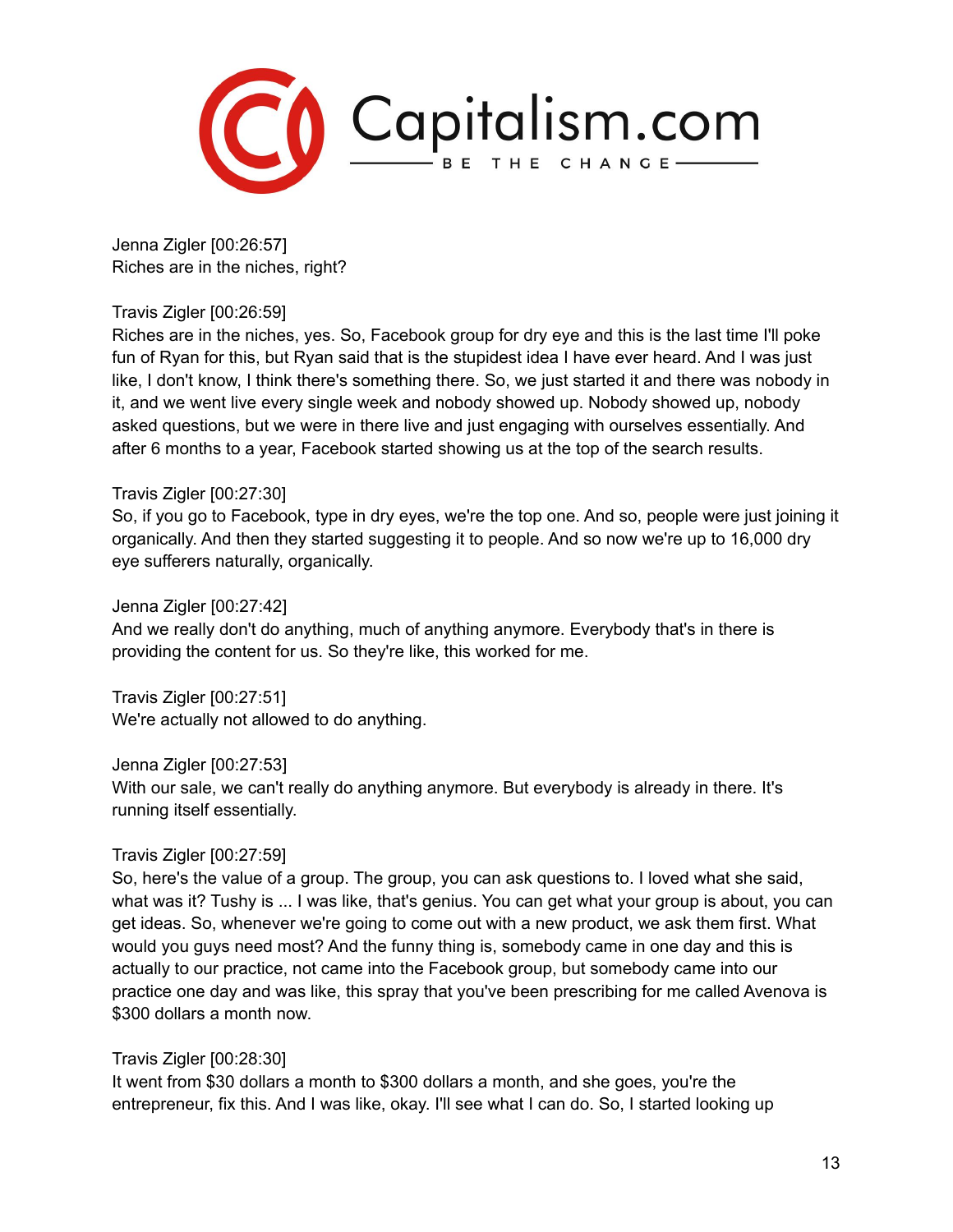

manufacturers and I found one, got on the phone with him 3 days later, never done private label before, but he's like, yeah, let's give it a chance. His product is the most superior product on the market. We've done testing all over of every single product in our category, and our product is the most superior because this manufacturer has a patented process.

#### Travis Zigler [00:28:58]

And it was the birth of our hero product, that 25th product that finally hit it big, that we're now selling 200 sales a day of and it continues to increase to this day. And that's a picture of it. And all you do is spray it on your eyelids. That's it. And it's highly effective but it was all because our competitor raised our prices and I listened to my customer, and that was it. So, getting that audience, they're going to tell you what to come out with next. It's really, it's super simple.

#### Travis Zigler [00:29:25]

So, the action items for this one is find the customer that you want to serve, go to where they are, and then serve them. Now, does anybody know anybody that talks about this a lot? No? Yeah?

Jenna Zigler [00:29:37] Ryan definitely does.

#### Travis Zigler [00:29:37]

So, I still read this book every single January even though it's only been out a year. There's a YouTube video ... So, there's a YouTube video that is exactly his book presented on stage and I used to listen to it every single month because it is that inspirational and it made me focus on 4 products selling 25 a day at a \$30 dollar price point. And it's so simple but we get distracted by all this other stuff. And when you just focus back in on that, your business will take off. So, I actually have ... Has anybody not ready this book?

Jenna Zigler [00:30:12] Has anyone not read this book?

#### Travis Zigler [00:30:13]

You can admit it. He's not watching. He's somewhere over there. So, we have a special version of this book because he said he's only signed a handful of them and you're going to get an autographed copy. You can come up. No, she's got it. Yeah, you. Yeah, hello. Come up.

Speaker [00:30:29] I feel lucky.

Travis Zigler [00:30:30]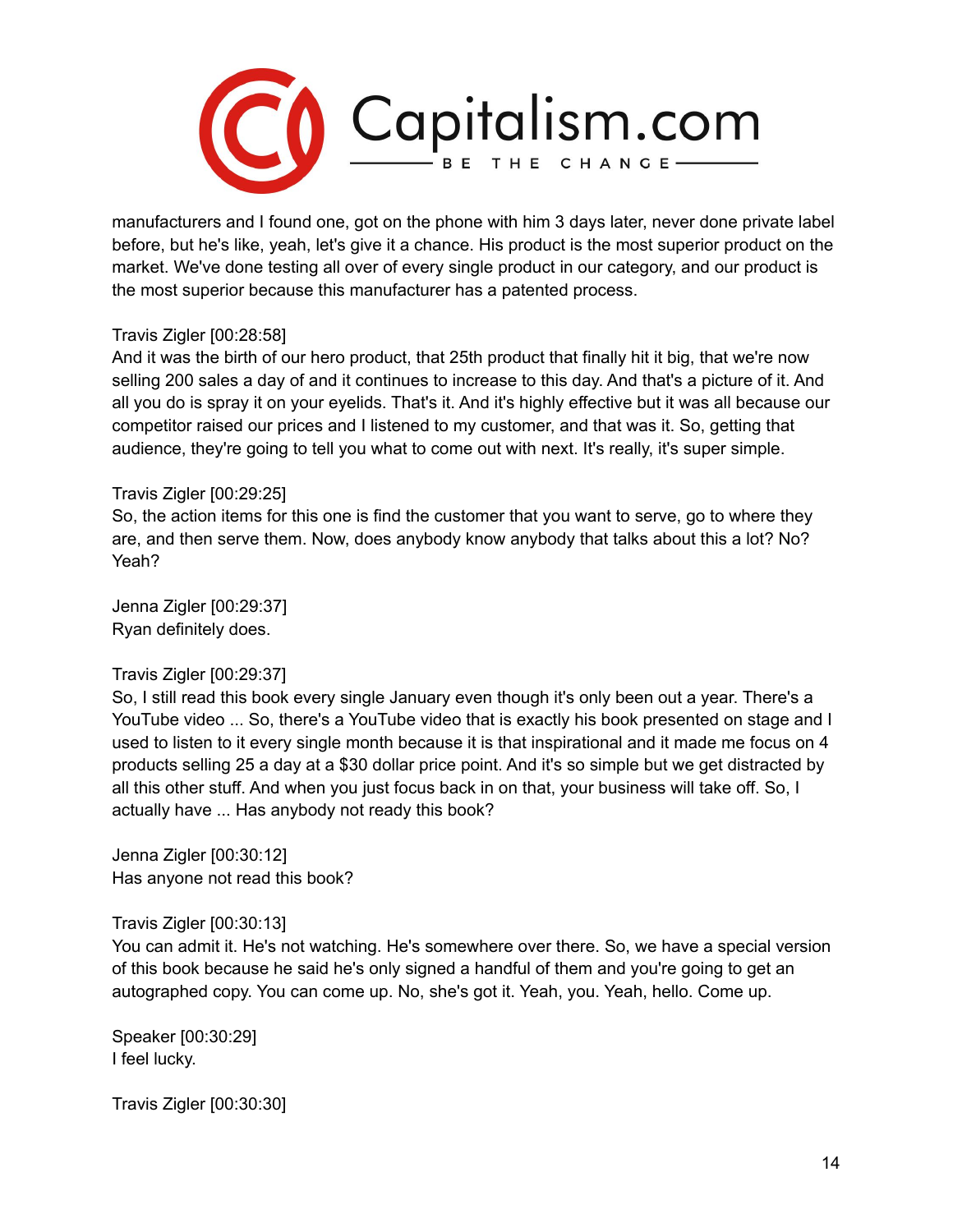

Yeah. You raised your hand first, so, there you go.

Speaker [00:30:32] The first time not reading something paid off.

#### Travis Zigler [00:30:35]

There you go. You might be in trouble by Ryan later on, but ... Actually, I am going to skip this because just for time's sake just so we can get through everything. So, secret number 4 is how to scale to \$1 million and beyond. So, that hardest thing is scaling to a million. Learning to sell is one of the hardest things. I mean, how many of you guys are under a million? It's okay to admit that. I was under a million for a while. Yeah. It's okay.

#### Travis Zigler [00:31:01]

This is the hardest part. It's also the most fun part. You're in the grind. The grind is the most fun. If you ask any of these people that have sold for 8, 9, 7 figures, the grind, right at the beginning, was the most fun. I know you're back in it and you're having fun in it again. So, see the previous secret. Go back to number 3. That is how you sell. You serve somebody. And then sales just come naturally. That's all you have to worry about is serving somebody. And learning to sell, once you have it down, it's easy to replicate it.

#### Jenna Zigler [00:31:35]

As you can see, repeat the sales process over and over and over and over again with different products. Keep coming out with things that are working and listen to your customer.

Travis Zigler [00:31:48] Yeah and just repeat.

#### Jenna Zigler [00:31:50]

Alright, so the next thing to do to scale beyond \$1 million dollars is to hire for a specific purpose. So, don't just hire anyone. When we started hiring for a specific purpose, that's when our business really took off and it really gave us the freedom to not be in our business so much all the time. So, if we needed a customer service manager, we went out and hired her. We hired somebody to manage all of our wholesale doctors and all of our marketing.

#### Jenna Zigler [00:32:16]

And then don't just hire them but have key performance indicators for them that they need to meet every week, every month. Know what numbers they need to hit. Make sure they know the numbers that they need to hit, and that's going to help your business excel.

Travis Zigler [00:32:29]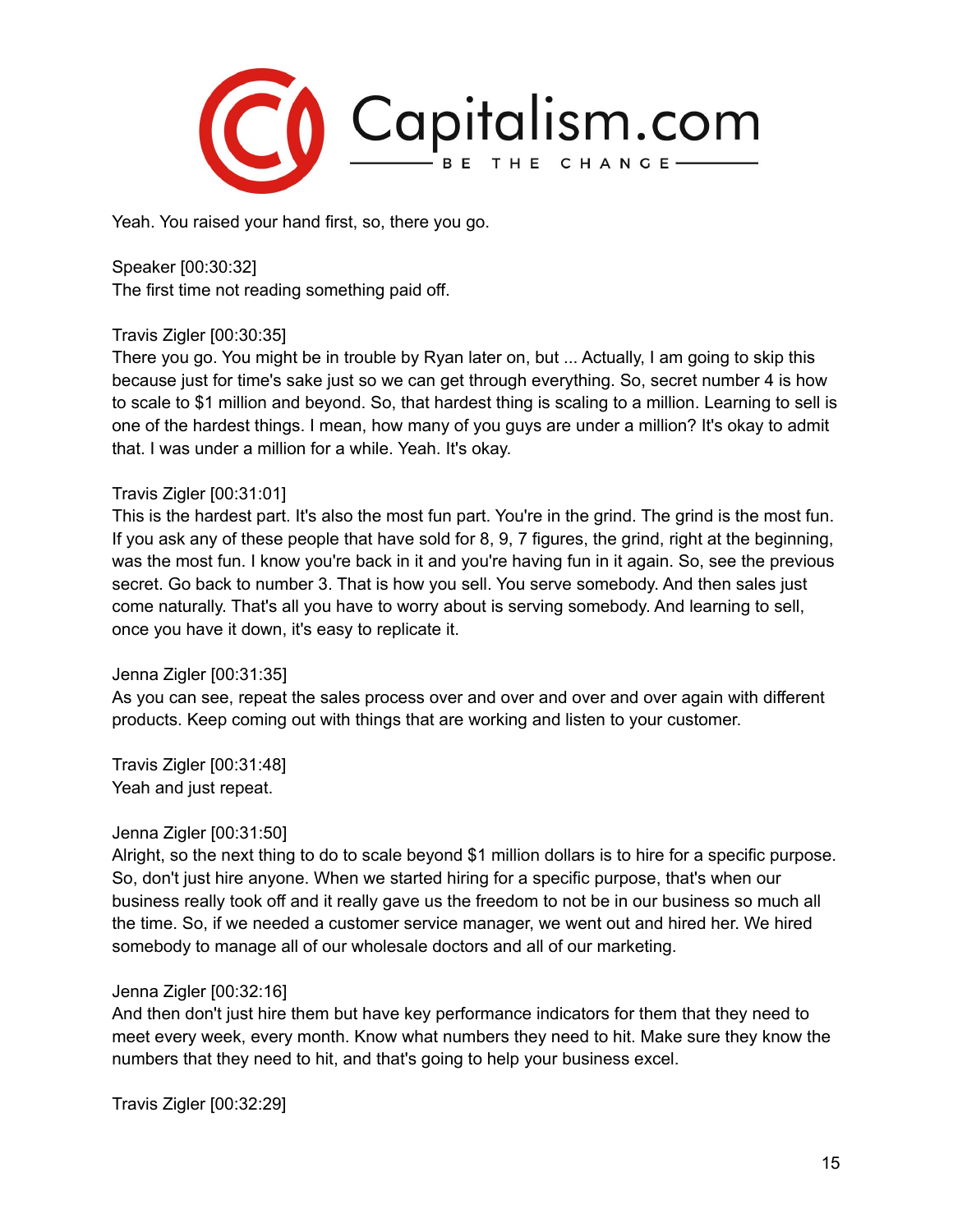

Yeah. And just having very few numbers really helps with that. Purchasing another brand is actually huge. So, we were managing somebody inside the agency and it was an eyecare brand. It had different products than we sold, so it wasn't a conflict of interest. And they were on a yo-yo, so they kept running out of cash. So, we'd order a bunch of inventory because we were scaling up, and then we'd run out of cash for marketing so we'd fall back down. So we were going up to \$100,000 a month, back down to \$30, up to \$50, down to \$40, and it was just this constant roller coaster.

### Travis Zigler [00:32:59]

And so, we saw the opportunity there and we bought them with zero money down. We gave them equity into Eye Love, took over all their products, infused them with cash, got them up to \$150,000 a month by just making them stable. And now I think they're doing \$200,000 a month or something like that. We're getting ready to roll out even more products for that category. But it was in our space, some products competed but it just needed some cash.

#### Travis Zigler [00:33:22]

So, find another brand in your niche that might be struggling because when you're scaling, you need cash and it's that simple. And that's why we have 2 SBA loans as a result of that. And then focus on what got you there in the first place. Don't get distracted. There are so many things that you can be doing for your business but when you focus on what got you there in the first place, where you've learned how to sell, stick with it.

#### Travis Zigler [00:33:45]

We got distracted and went from ... We started focusing on Shopify because we wanted to diversify in case Amazon suspended us. Amazon has suspended us. They've suspended 40 of our products. It happens. And it's not that bad, it's really not that bad. But we focused on Shopify one year and we had no profit that year. It was pretty awful.

#### Jenna Zigler [00:34:00]

Yeah, I mean, we took our focus off of what we do best, and our business started tanking and there's a slide here that shows in 2019 how our revenue dropped when we focused on Shopify, and then the next year we took it back, fired that person that was helping us out with that, and we refocused back on Amazon. Amazon grew, Shopify grew, everything grew.

### Travis Zigler [00:34:24]

And we weren't focusing on Shopify anymore and it grew. So, 2019 was ironically also ... Ryan's going to love this. The year that we actually left the Backroom. So, we were in the Backroom from 2016 and we're still in it now. In 2019 was the only year we left the Backroom and we joined another mastermind and it was just funny because it's just coincidentally, or not coincidentally, Ryan's good with mindset.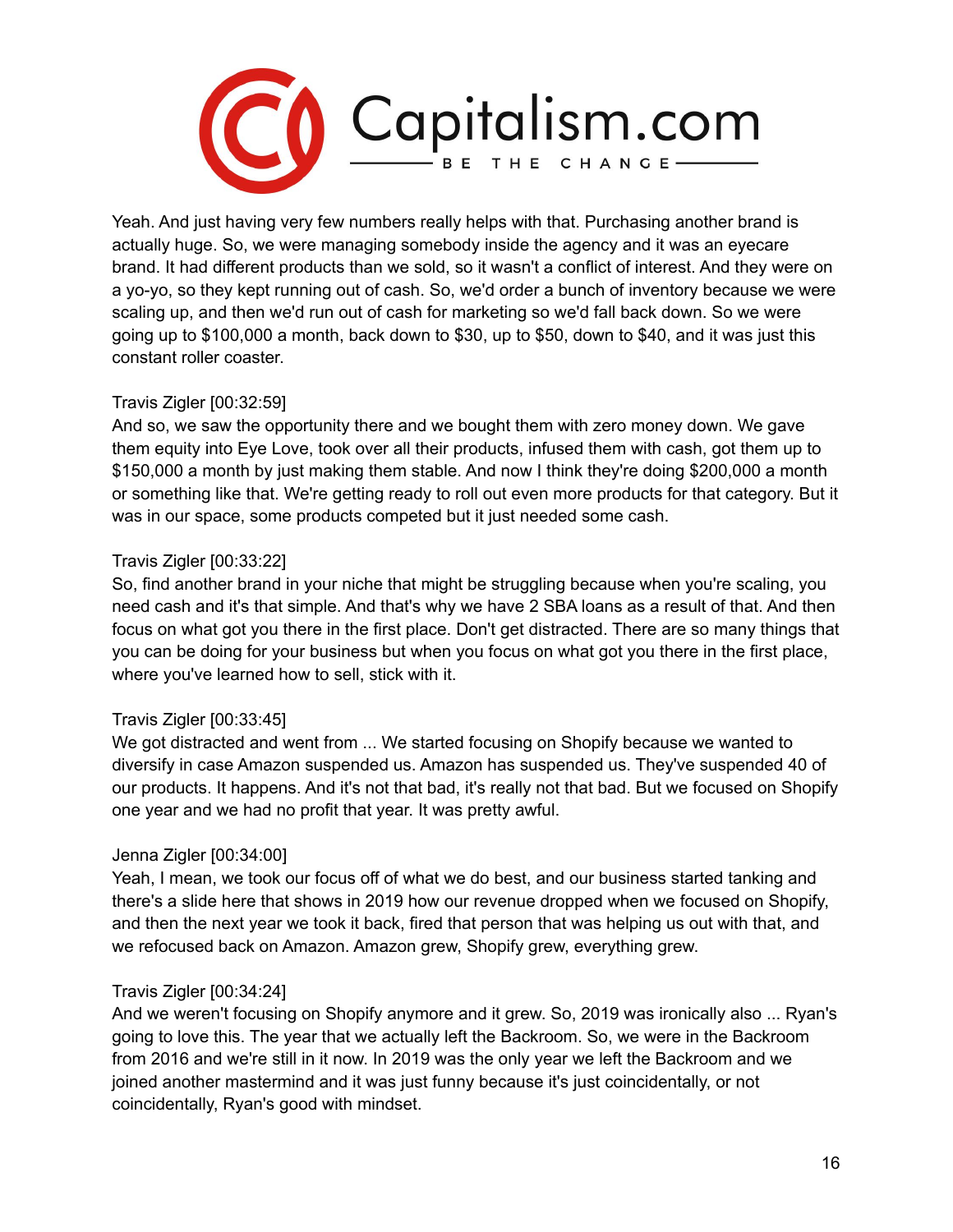

Jenna Zigler [00:34:48]

And then the last way that we have, I believe it's the last way, to scale beyond \$1 million dollars and even past \$10 million dollars and beyond is to make a strategic sale to a competitor to expand your distribution. So, that's exactly what we did when we sold in June. So, in 2020, I believe, we made the Inc. 5000 list and during that time, we were getting so many emails from different people that were interested in purchasing Eye Love.

#### Jenna Zigler [00:35:19]

And we really ... We came up with terms for what we wanted, what we wanted to sell for, we wanted to still be a part of the business at least for a couple years, we're the face of the business so it's our baby and we weren't ready to give it up yet. But we knew exactly what we wanted. And so Travis just had an email template that he would send back to everyone, and so many people we never heard from again. But there were 2 that came back and said sure, we can probably make that deal work. And so we talked to both of them, ultimately ended up going with a company that has a ton of doctor distribution, so they are direct to doctors.

#### Jenna Zigler [00:35:57]

And that's something that we are weak in. So, now we have a whole doctor network that we can bring our products to. So, that's incredibly exciting moving forward and it's really going to help expand our brand.

### Travis Zigler [00:36:10]

Yeah, they have multi thousands of doctors that they're in, and we're in 60. So, big difference. We're a direct to consumer Amazon brand and they don't do any of that, so we're taking over all of that for them and their 7 brands and growing portfolio. And then they're taking on the wholesale side which is a big headache off our plate. But the strategic side of ... We wanted to stay on, and so we're staying on for another 3 years and we're going to have some more payouts in the future. We actually got our 2nd payout yesterday which was a surprise. It was just like hey, here's a 2nd payout because we sold a little bit. And I was like, okay, cool, yeah, we'll take that.

#### Jenna Zigler [00:36:44]

So, your action items are to replicate the sales process that got you to where you are. So, you have a book for this, right?

#### Travis Zigler [00:36:52]

I do. Has anybody read Ready, Fire, Aim by Michael Masterson? Has anybody not read it? Yeah, you want it? Yeah, she wants it. So, come on. This talks about going from 0 to 1, 1 to 10, 10 to 50, and 50 to 100. So, if you haven't ... This was actually gifted by Ryan to me 5 years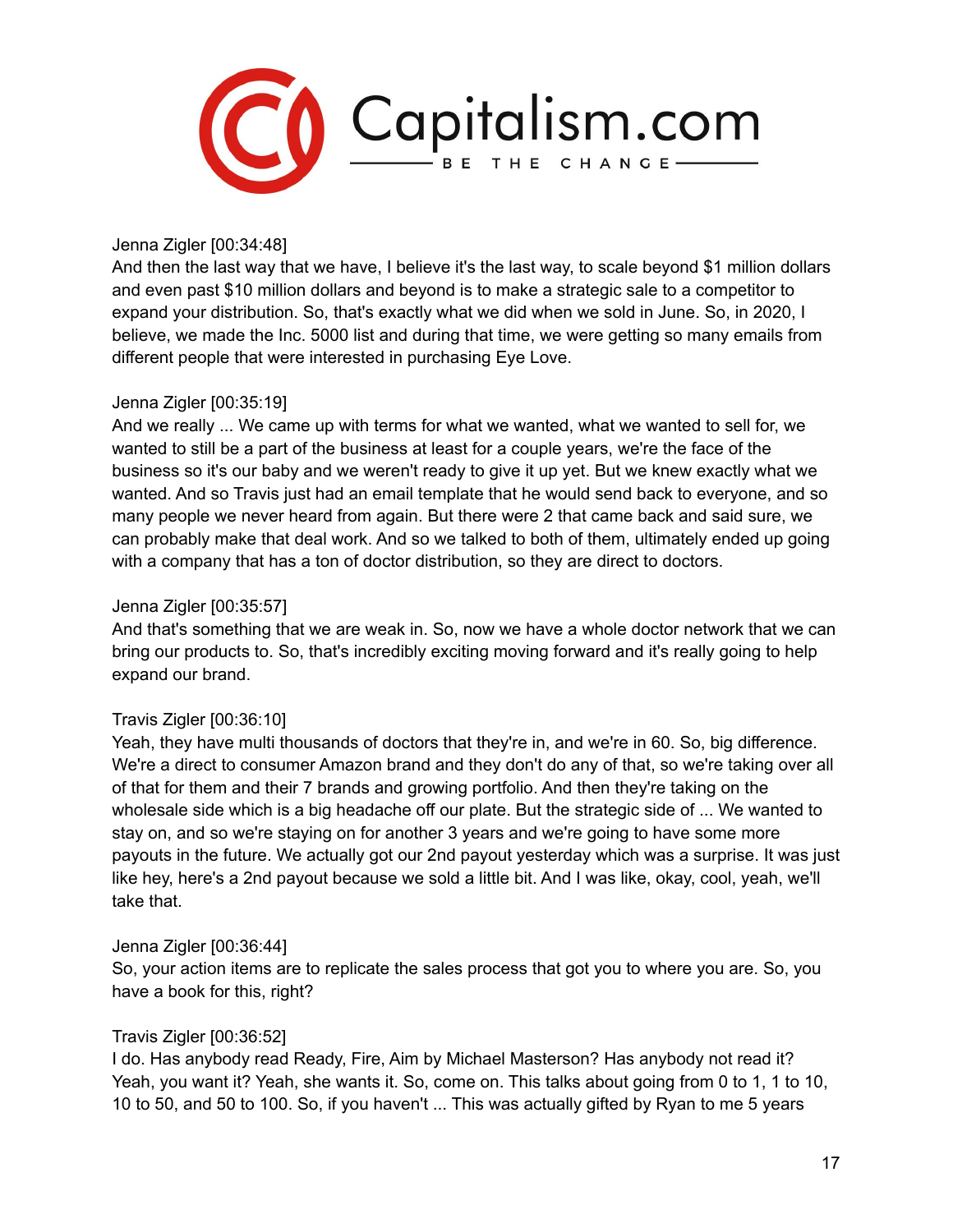

ago. And that's not my book. You don't want my book, it's filled with highlights and everything. Yeah, you're welcome.

#### Jenna Zigler [00:37:17]

And then secret number 5 is how much profit do you have. So, we've already talked about how our business has struggled in the past with money and having enough money to move forward. We've almost run out of money 2 times. But the thing that really, I believe, that saved our business as far as money goes is following a profit first money management system. And so, we switched our business in 2019, I believe, to a profit first money management, and it's basically the envelope model if you've ever read anything by Dave Ramsey.

### Jenna Zigler [00:37:52]

And the envelope model says you get all your money into one bank account, we used our Amazon bank account because that was the easiest one, whatever was tied to Amazon, every 2 weeks and then we distribute it out into these envelopes which are bank accounts. And it's really been ... It's been a turning point for our business. We have all these ...

Travis Zigler [00:38:11]

Helps you make strategic decisions on everything you're doing.

Jenna Zigler [00:38:14]

Exactly. So, profit first, you take your profit first. So, the goal as you see up here, the goals are to the right. The goal is, what, 10% profit I believe? We started ...

Travis Zigler [00:38:26] 15%.

Jenna Zigler [00:38:26]

You start at 1%. You don't start at 15% or 10%. And then you move up from there. But the idea is that if you take your profit first then it's going to ... Oh, you can't see. If you take your profit first then it's just going to snowball from there so he can kind of walk you through kind of how we do it.

### Travis Zigler [00:38:45]

Yeah, so it comes into the main bank account every single 2 weeks and then we literally have all of these bank accounts. So, profit first, like she just talked about, we were at 6% when we sold. We didn't even get close to 15%. 4% for owner's comp, that's paying yourself. That might start out at 1% too and that's okay. Tax man, don't forget the tax man. Don't ever, don't ever go into that account. Taxes, that account, you want it because then when you get that \$50,000, \$100,000, \$600,000 dollar bill ...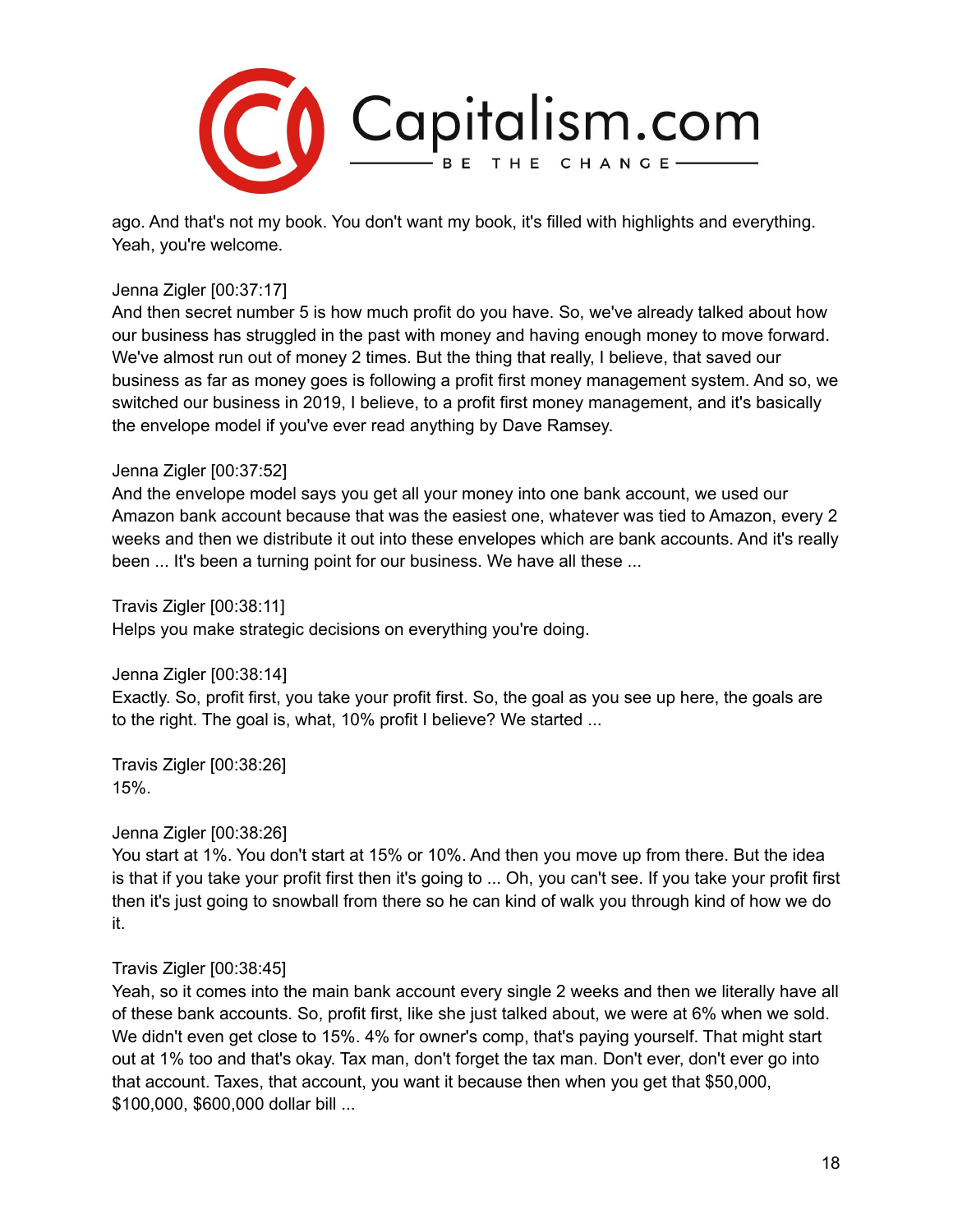

Jenna Zigler [00:39:11] You just write it.

#### Travis Zigler [00:39:12]

It's there and you just write it and you don't fret it. It's just there and you already planned for it. Finally, the 2 key ones are the OPEX, the operating expense, and the inventory one. The inventory one is not discussed in the book that I'll give away here soon, but the inventory one is something that was very helpful for us. We separated out how much we were spending in inventory because whenever that inventory became excess so we had more than we needed in that inventory count, that's when we released a new product.

#### Travis Zigler [00:39:37]

But we never released a new product unless we had more money than we needed in that inventory account because you don't want to hinder the products that you have if you can't support the products that you have. So, always focus on the products that you have and building those up. And then of course if you want to do charity, that's our charity if you want to donate to us, but Eye Love Cares foundation and we always donated 1% to that as well.

### Travis Zigler [00:39:58]

So, where it's yellow, our credit cards were over our OPEX and so we have to look at marketing, we have to look at how much we're paying our team, we have to look at bonuses, we have to look at everything and figure out why we're not hitting our number. And so, when that happens, figure it out and you can diagnose it instead of waiting until the end of the year and be like, where'd all my cash go? That's pretty common.

### Jenna Zigler [00:40:16]

Yeah, so, your action item for this is to switch your business to a profit first money management system. So if you haven't read Profit First, somebody can come up here and get a copy. Yeah.

Travis Zigler [00:40:28]

And if you haven't read Mike Michalowicz's books, they're fantastic.

Jenna Zigler [00:40:31] And we only have ...

#### Travis Zigler [00:40:33]

So, we got 6 minutes left so we're going to go speed round. That was the 5 ... So, we have a couple bonuses that we put on here. We have 6 minutes so we're going to try to squeeze through them. The bonuses, know what you need and why. This is just knowing your number. I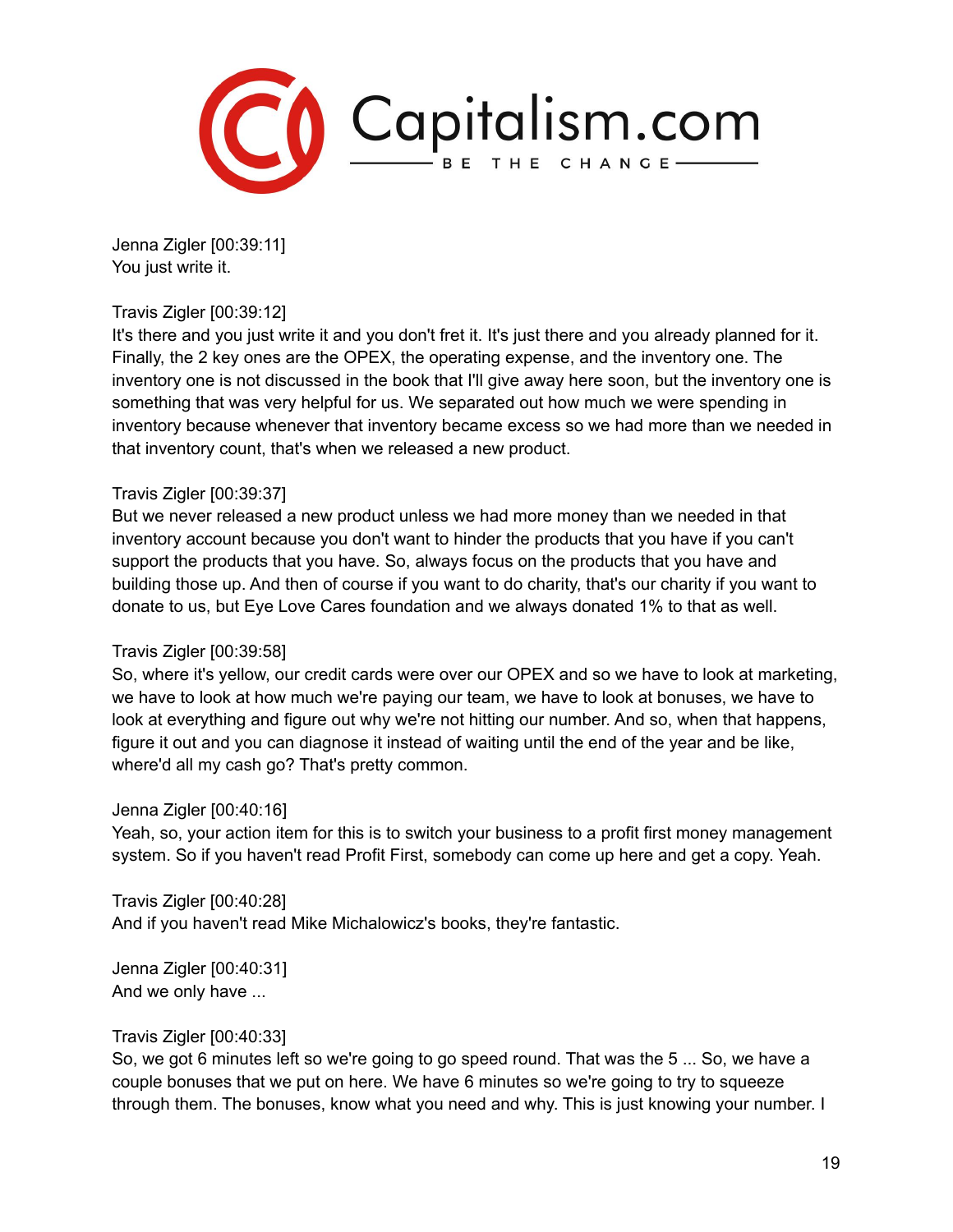

always ask, what do you want to sell for? I want to sell for \$10 million. I want to sell for \$100 million. Why? Why do you want to sell for that much?

#### Travis Zigler [00:40:50]

And you never ... Nobody ever has a good answer but if you have it, that's great. So, this is an exercise that we did. And it's from a book as well, and it's called the financial dreams calculator, and essentially, in dream number 1, you're covering your basic needs. So, what do you need for your home mortgage, your utilities, your food, your transportation, your savings and insurance, and then your total amount that you need per month? And so, if you guys want this spreadsheet, email me at the end and I'll give it to you.

#### Jenna Zigler [00:41:15]

And this is passive income. This is what you want to be making in passive income so that you don't have to be working to fund your lifestyle, basically.

#### Travis Zigler [00:41:23]

So, yeah, you figure out what you're paying now and what you need passively making 10%-ish just to be conservative to hit that number every year, and then you have your dream scenario on the right. And so, this is just your basic necessities. Yes, we save a lot of money. Savings and insurance, if you've never done cash flow banking, it's one of the best things you can do. Go talk to Sam Prentice. I think he does it.

#### Travis Zigler [00:41:44]

But cash flow banking, it's huge. We've been doing it for 8 years now and it's built up our emergency fund personally and no creditors can touch it. Nobody can sue you to touch it as well. And then after you figure that out, you come out of the next step and you have some indulgences here.

Jenna Zigler [00:41:59]

You get a little more extravagant with each step.

#### Travis Zigler [00:42:00]

I bought these pants and they were \$150 dollars and I've never spent over \$100 dollars on a piece of clothing except for a suit in my life, and so I was like, I'm going to buy a pair of pants after we sold. And they're fantastic. They're LuLuLemon if you ever want any. Seriously, women know what's up because they're great pants.

#### Travis Zigler [00:42:18]

So then we're going to spend a little bit more on dining and entertainment and small indulgences, and we total that up with the one above it and that gets us our next dream number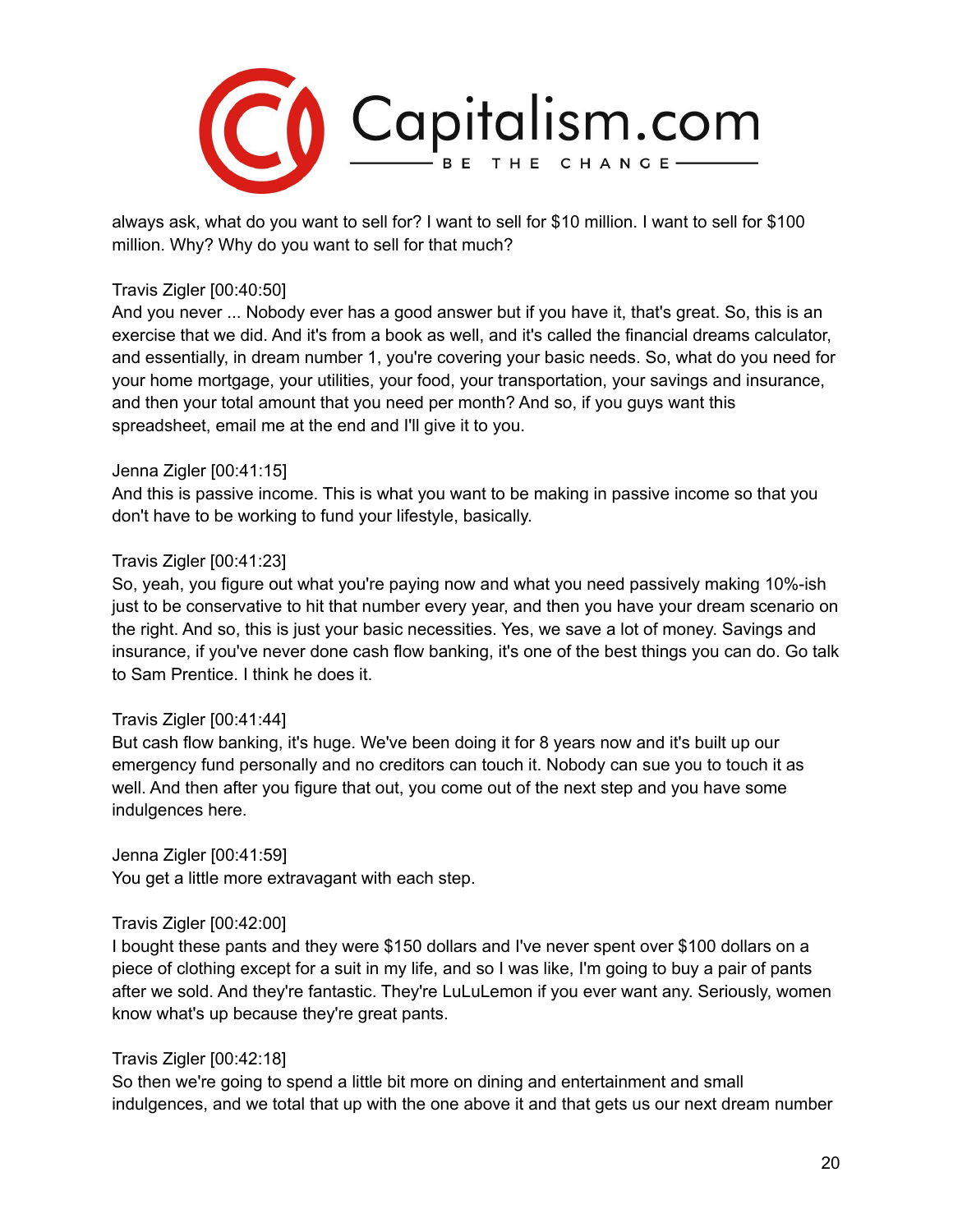

which is \$3.3 million invested making 10% will get us to that \$336,000 dollars a year. But then you want to go a little further. You go to have a little fun, right? And so, we put a \$3 million dollar lakehouse on here. Same kind of concept, you add it up, figure out the number. And then we have our travel the world, \$4000 a month, and our first class flights of \$2000 a month. And then clinic in Jamaica, you can put your private jet, you can put your Lamborghini, you can put your Ferrari. The point is to dream big.

### Jenna Zigler [00:42:51]

Yeah, and when Travis first made me do ... He asked me to do this exercise and I'm like, you're crazy. This is the dumbest thing I've ever heard in my life. I don't spend money, so I just ... It felt really extravagant and really dumb to me, but it was freeing. It was like, okay, now I know that all of these dreams aren't necessarily that expensive. I now know what we need to be able to do what we want to do with our life and it doesn't have to be material things. You'll see a clinic in Jamaica on there, that's a sustainable clinic so we can train people in Jamaica to give eye exams. We know how much that's going to cost.

### Travis Zigler [00:43:28]

So, yeah, our number, and this is our spreadsheet, this is \$6.6 million. So, that's what we need. So, we could guide ... We could take that and think about our exit and what we wanted to exit for to get us to that number and figure out a strategic way to structure that to get us to that number in the future as well. So, find your number. And this is from a book called MONEY Master the Game by Tony Robbins. I don't agree with everything in this book but the dream financial calculator, so.

Jenna Zigler [00:43:51] I think it's a decent book.

Travis Zigler [00:43:53] You've been waiting, so you've been patient. Have you read this? Oh, man.

Jenna Zigler [00:43:57] See, it's the only one.

### Travis Zigler [00:43:58]

Yeah, go for it. So, just some ... Couple items while we have 3 minutes left about after the sale, just some things to think about. Eliminate, automate, delegate. This is what you should live your life by. Eliminate, automate, delegate. You guys have that to-do list right now that's really long? Eliminate it. Eliminate half of it. Eliminate the things that aren't going to move your business forward as much as the other things. So, every time I make a decision in my business or I'm doing something in my business, I always think, can I eliminate this?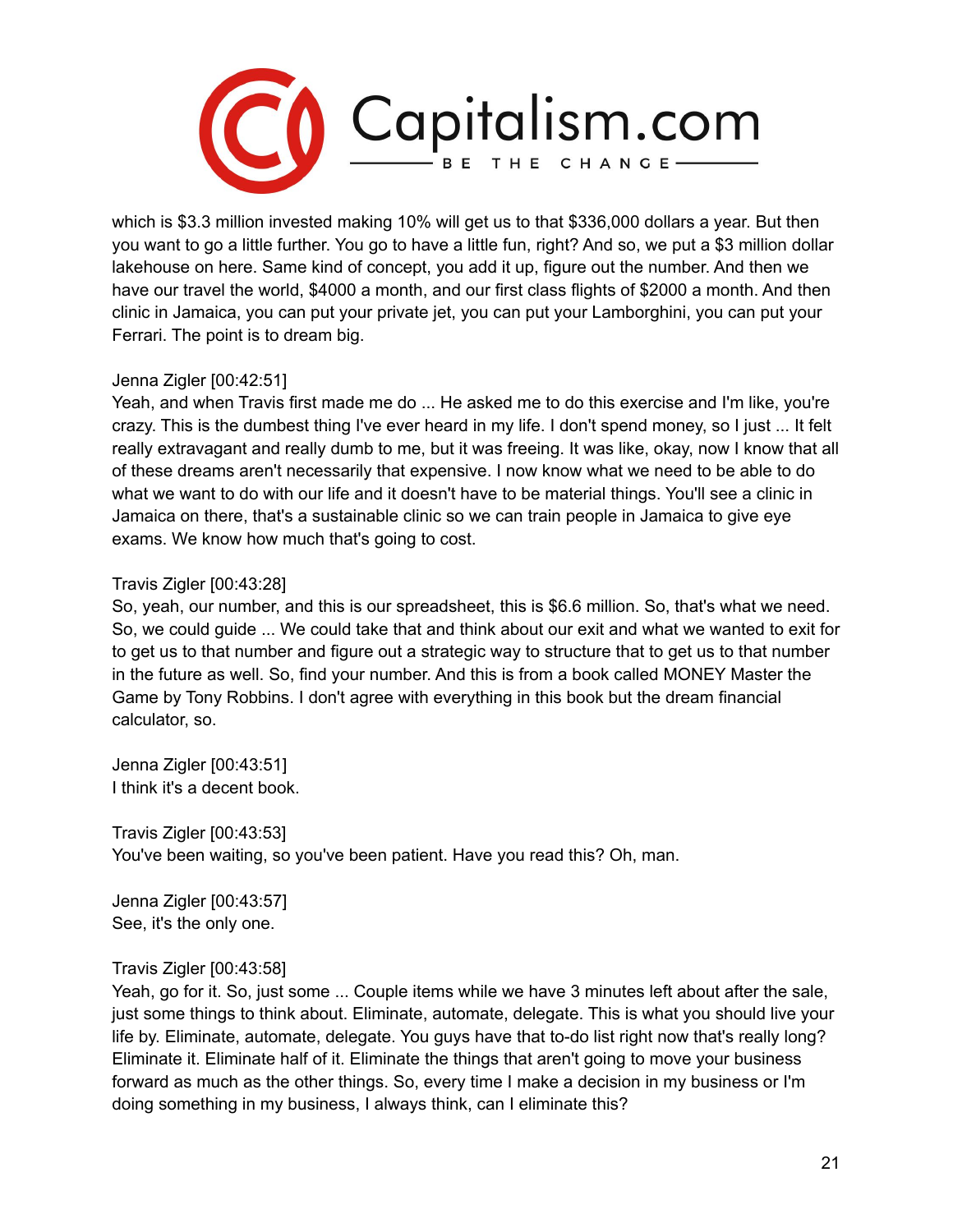

Travis Zigler [00:44:29]

And if I can't eliminate it because it's a vital function to our business, I then see if I can automate it with software. And then if I can't automate it with software, I delegate it to a team member. So, an example of this is our parent company calls me yesterday morning. I'm preparing for this. And they're like, hey, we need a slide deck for a presentation we're giving. When do you need it by? End of day. And I'm just like, what? You need a slide deck presentation on our whole brand by the end of the day.

### Travis Zigler [00:44:57]

So, I literally voice messaged my team, this is what I need, this is when I need it by. And they all came together, built the slide deck for me, and I went on a hike with Brian. We went on a hike, I got back from the hike, and it was done. And I was like, this is fantastic. And so, eliminate, automate, delegate. Always be thinking about how you can do that ... You want me to go over cash is king? Yeah. So, cash is king.

### Travis Zigler [00:45:21]

So, we talked about profit first and how you don't want to run out of money for this. I'm going to play devil's advocate and go the other way too. So, now that we're on the other side and we don't really have capital constraints because we have a parent company that makes a lot of EBITDA and they have cash that they can infuse us. And they're just like, as long as you're making profit, hit the accelerator. And now that I have that cash at hand, we were able to increase our marketing budget by 30%, we're about to come out with 6 new products over the next year and really hammer them hard as far as advertising is concerned, and that's because we have the cash.

### Travis Zigler [00:45:51]

So, I've never been a big fan of investors, but it's pretty nice if you have a lot of cash in your corner because you can really push your brand hard. So, find somebody in here to talk about investing in your brand because it can really help you out.

### Jenna Zigler [00:46:05]

The thing I have for you is more of a logistical thing. Make sure you have your ducks in a row as far as regulatory things go. So, if you're selling supplements, look at any claims that you're making. If you need FDA registrations, make sure that all of those are in place so that you don't have to worry about it after you sell.

Travis Zigler [00:46:24]